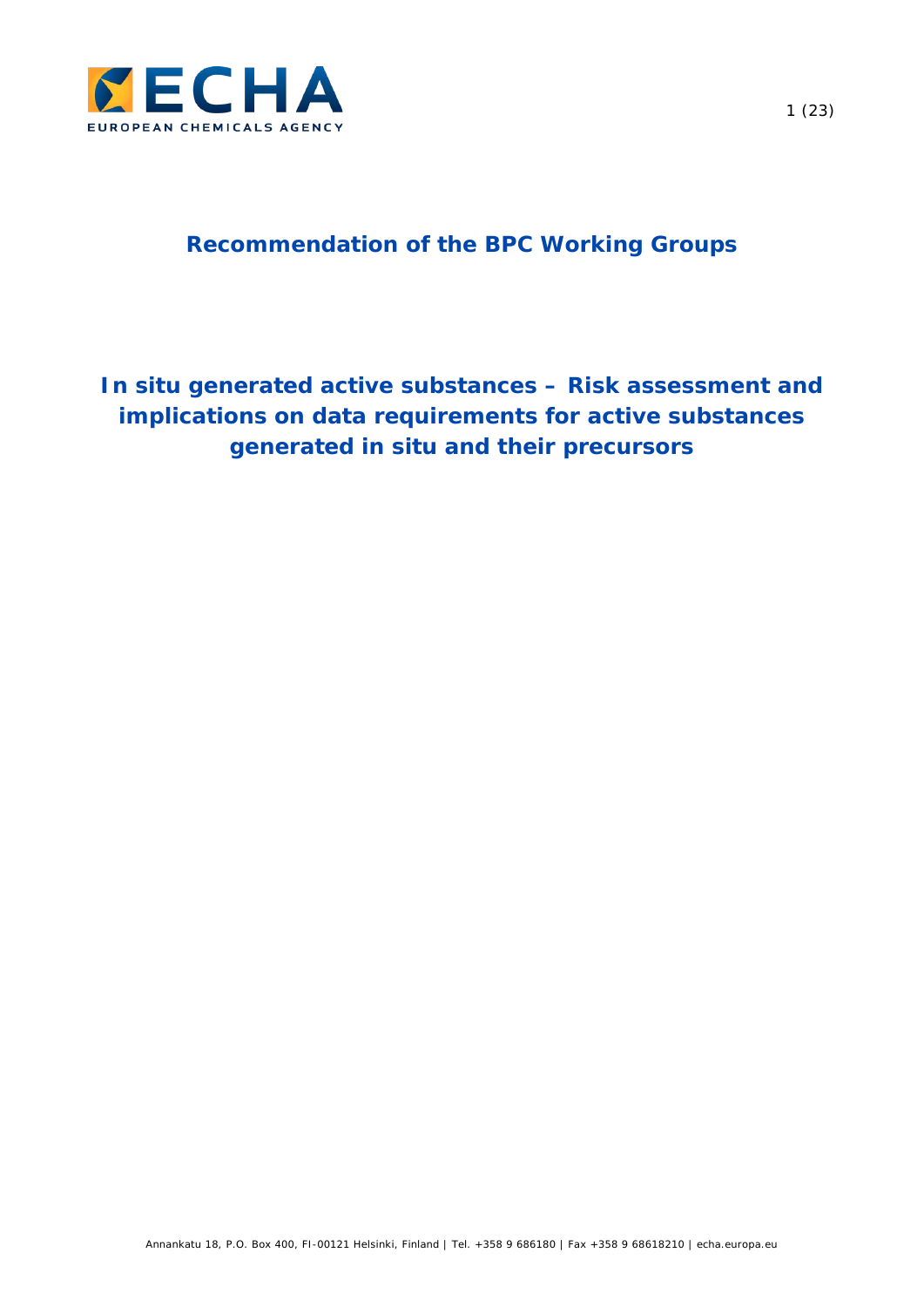# **Contents**

| $\mathbf 1$ . |                                                                                                                                                                |
|---------------|----------------------------------------------------------------------------------------------------------------------------------------------------------------|
| 2.            |                                                                                                                                                                |
| 3.            |                                                                                                                                                                |
| 4.            | Data requirements for active substances generated in situ and their precursors<br>with regard to identity, physical, chemical and physical hazard properties 7 |
|               |                                                                                                                                                                |
|               |                                                                                                                                                                |
|               |                                                                                                                                                                |
|               |                                                                                                                                                                |
|               |                                                                                                                                                                |
|               |                                                                                                                                                                |
|               |                                                                                                                                                                |
|               |                                                                                                                                                                |
| 5.            | Efficacy information requirements for precursors of in situ generated active                                                                                   |
|               |                                                                                                                                                                |
|               |                                                                                                                                                                |
| 6.            | Human health risk assessment and implications on data requirements for                                                                                         |
|               |                                                                                                                                                                |
|               |                                                                                                                                                                |
|               |                                                                                                                                                                |
|               |                                                                                                                                                                |
|               | 6.2. Implications on data requirements for precursors of in situ generated active substances 13                                                                |
|               |                                                                                                                                                                |
|               |                                                                                                                                                                |
| 7.            | Environmental risk assessment and implications on data requirements for                                                                                        |
|               | 7.1. Approach towards the assessment of technical active substances generated in situ with focus on                                                            |
|               |                                                                                                                                                                |
|               | 7.1.2. Implications on data requirements for precursors of in situ generated active substances  17                                                             |
|               |                                                                                                                                                                |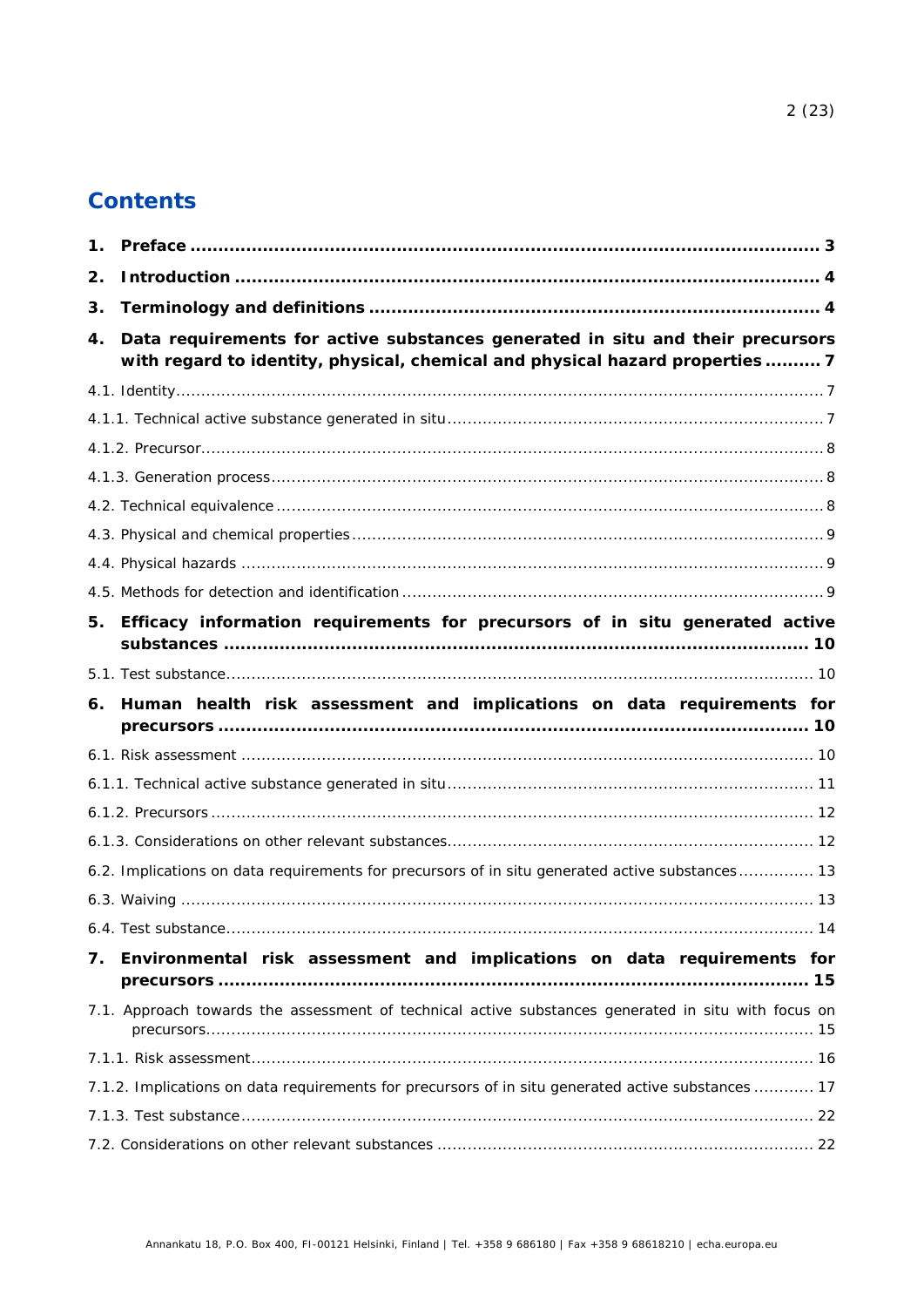# <span id="page-2-0"></span>**1. Preface**

This recommendation is a compilation of documents agreed by the four BPC working groups in 2016 and 2017.

The terminology and definitions (section [3\)](#page-3-1) and details of the requirements with regard to identity, physical, chemical and physical hazard properties (section [4\)](#page-6-0) were discussed and agreed by the Working Group - Analytical Methods and Physico-Chemical Properties at its meetings WG-III-2016, WG-IV-2016 and WG-III-2017.

The clarification on assessing efficacy of the in situ active substances (section [5\)](#page-9-0) was agreed by the Efficacy WG at WG-V-2016.

The approach for human health risk assessment (section [6\)](#page-9-2) was discussed in five Human Health WG meetings in 2016 and 2017. The final text was agreed at WG-III-2017.

The approach for environmental risk assessment (section [7\)](#page-14-0) was discussed at the Environmental WG meetings WG-IV-2016, WG-V-2016, WG-II-2017 and WG-III-2017 where it was agreed.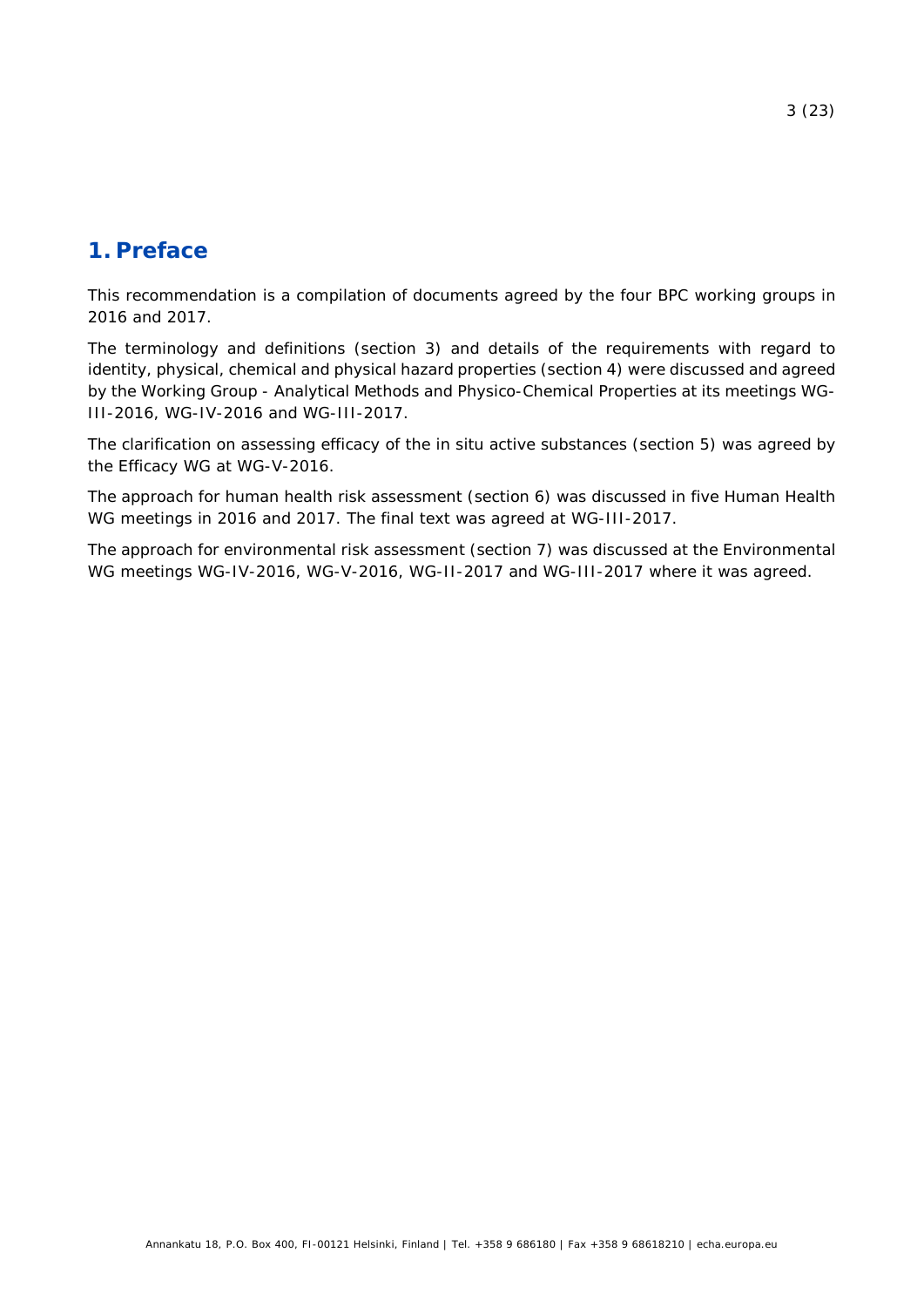# <span id="page-3-0"></span>**2. Introduction**

<span id="page-3-2"></span>The regulatory status of *in situ* generated active substances and their precursors is summarised in the competent authority meeting document *CA-March15-Doc.5.1-Final[1](#page-3-3)* (revised 23 June 2015) *Management of in situ generated active substances in the context of the Biocidal Products Regulation (BPR, Regulation (EU) No 528/2012)*.

According to this document, *in situ* generated active substances are defined as substances that are generated at the place of use from one or more precursor(s). The active substance is defined by reference to the precursor(s) and the substance generated.

According to the competent authority meeting document (*CA-Nov15-Doc.5.5 Final\_Rev 1*[1\)](#page-3-2), only the properties of the *in situ* generated active substance are considered to define whether the exclusion, substitution and Annex I listing criteria are met during the approval process.

For *in situ* generated active substances, the **biocidal product** subject to authorisation is either 1) the substances and/or mixtures generating the active substance, or 2) the active substance generated from substances or mixtures that cannot themselves be authorised as biocidal products (e.g. ozone generated from ambient air, active chlorine generated from seawater).

While the information requirements for active substances apply to *in situ* generated active substances, the requirements for precursors have not been specified. This document intends to clarify the principles for information requirements and risk assessment of the precursors of *in situ* generated active substances but also sheds some light on the information requirements for the active substances generated *in situ*.

# <span id="page-3-1"></span>**3. Terminology and definitions**

The following *in situ* generation scheme illustrates the terminology:

### <span id="page-3-4"></span>**Figure 1:** *In situ* **generation reaction scheme**



<span id="page-3-3"></span><sup>1</sup> CA-Nov15-Doc.5.5 – Final\_Rev1. Harmonised classification of in situ generated active substances. [https://circabc.europa.eu/d/a/workspace/SpacesStore/d707228e-baa3-45d4-984c-29b2f47706ae/CA-](https://circabc.europa.eu/d/a/workspace/SpacesStore/d707228e-baa3-45d4-984c-29b2f47706ae/CA-Nov15-Doc.5.5%20-%20Final_rev1%20-%20Classification%20and%20in%20situ%20generated%20AS.doc)[Nov15-Doc.5.5%20-%20Final\\_rev1%20-](https://circabc.europa.eu/d/a/workspace/SpacesStore/d707228e-baa3-45d4-984c-29b2f47706ae/CA-Nov15-Doc.5.5%20-%20Final_rev1%20-%20Classification%20and%20in%20situ%20generated%20AS.doc) [%20Classification%20and%20in%20situ%20generated%20AS.doc](https://circabc.europa.eu/d/a/workspace/SpacesStore/d707228e-baa3-45d4-984c-29b2f47706ae/CA-Nov15-Doc.5.5%20-%20Final_rev1%20-%20Classification%20and%20in%20situ%20generated%20AS.doc)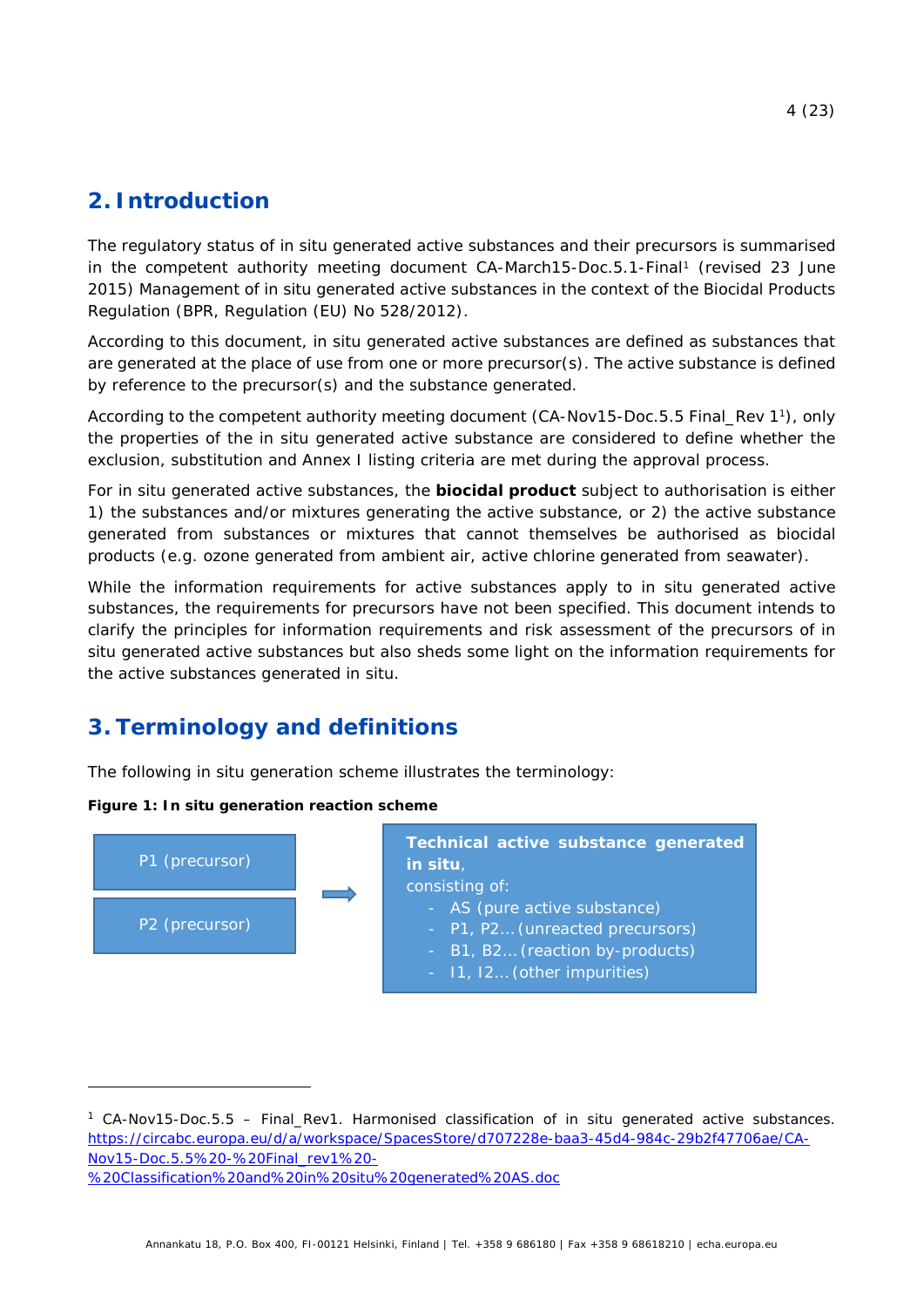*In situ* generation means the reaction of one or more precursor(s) to generate the technical active substance at the place of use for direct application without isolation, purification, storage or transport.

Precursor (P) is a substance or mixture, from which an active substance (including free radicals) is generated *in situ*. Therefore, all substances that are actively involved in the generation process, as catalysts, acids etc., are regarded as precursors. A precursor may have a biocidal activity in its own right and/or react on its own or with other chemicals to form the *in situ* generated biocidal active substance. Unreacted precursors may be present as impurities in the composition of the technical active substance generated *in situ* unless they are fully consumed in the reaction. Active substance releasers are not precursors.

Technical active substance generated *in situ* comprises the pure active substance, reaction byproducts, unreacted precursors and other impurities (e.g. contaminants from precursors).

*In situ* generated active substance (AS) refers to the **pure** active substance generated, and does not include unreacted precursors, reaction by-products and impurities (e.g. contaminants from precursors). The pure active substance may consist of multiple active chemical species. If additives and/or unreacted precursors are active substances on their own right, these additives and/or unreacted precursors will be regarded as part of the pure active substance; in such cases unreacted precursors are not impurities.

Impurities (I) are the non-active part of the technical active substance generated *in situ*. They originate from the precursors or are the result of (unwanted) secondary or incomplete reactions during *in situ* generation. Unreacted precursor(s) and reaction by-products are also regarded as impurities. Reaction by-products (B) may also be formed during *in situ* generation and are considered as impurities as they are not contributing to the efficacy. Reaction by-products originate from intended reaction(s) of the precursors by complete or incomplete reactions.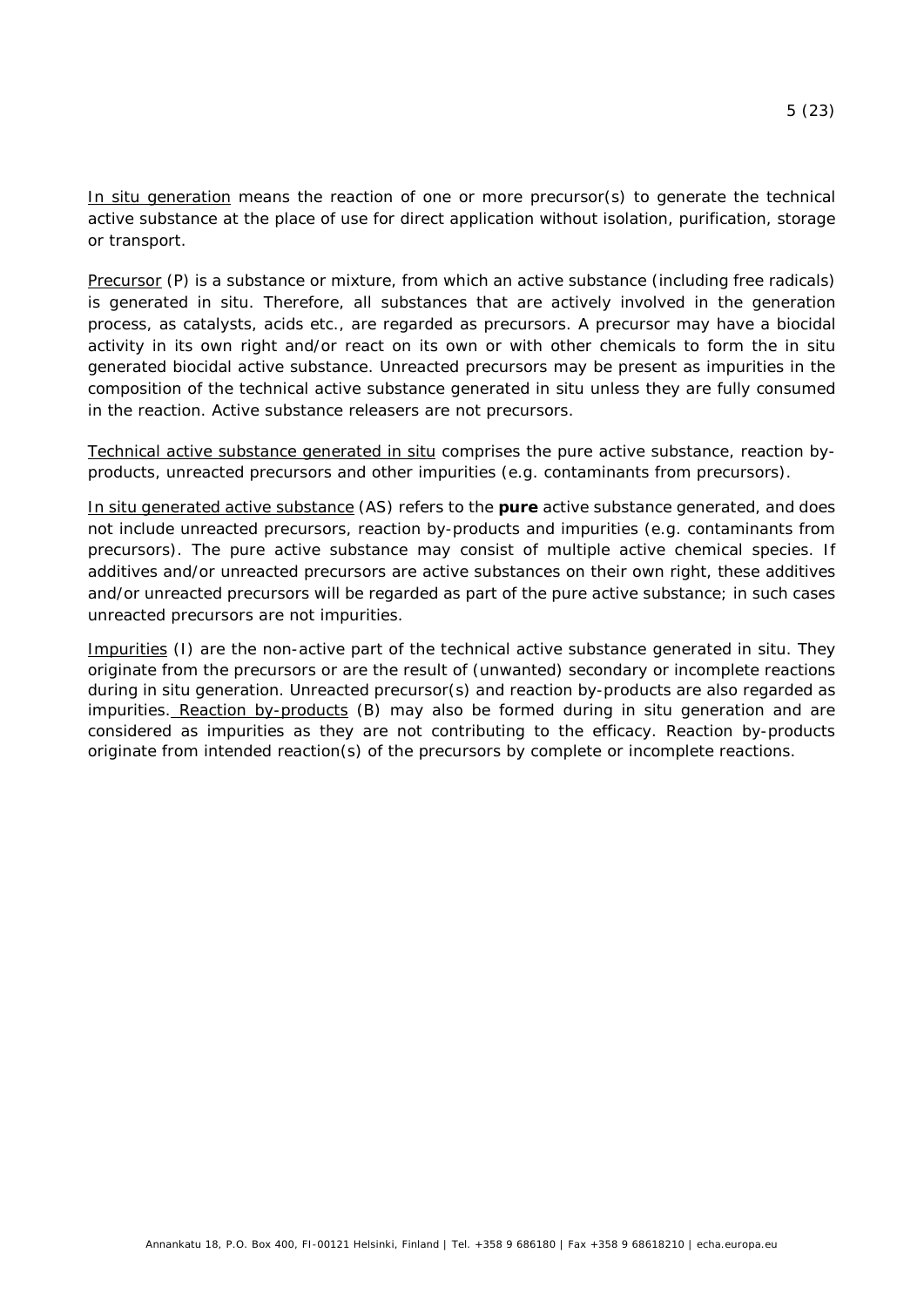#### **Example:**

#### **Peracetic acid generated from 1,3-diacetyloxypropan-2-yl acetate and hydrogen peroxide**

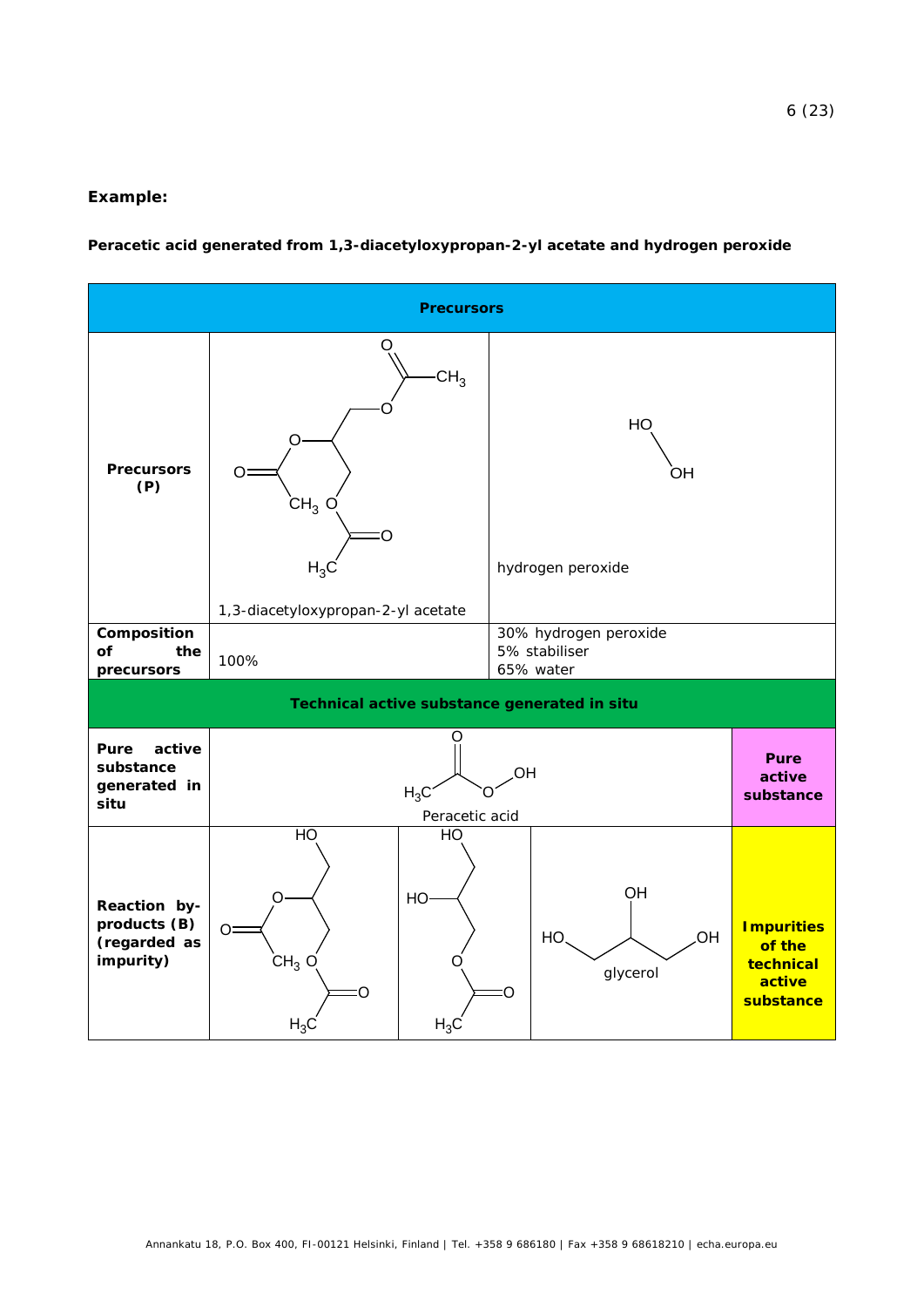

# <span id="page-6-0"></span>**4. Data requirements for active substances generated** *in situ* **and their precursors with regard to identity, physical, chemical and physical hazard properties**

It is important to note that the precursors are also where relevant managed for other uses through other chemical legislation, such as the REACH Regulation (EU) No 1907/2006 and all related provisions (registration, evaluation, authorisation and restriction) (*CA-Nov15-Doc.5.5- Final\_Rev1*[1\)](#page-3-2). As stated earlier, the data requirements for active substances apply to *in situ* generated technical active substances, while the data requirements for precursors have not been specified.

It is expected that some amount of precursors remain unreacted and then constitute a part of the technical active substance generated *in situ*, where these are considered as impurities. The concentrations of these unreacted precursors might depend on the kinetics of the reaction and might change over time. Therefore, the dossier has also to include sufficient information about the precursors. Hence, the information requirements of Annex II, Title 1 of the BPR apply also to precursors. Consequently, datasets of both the precursors and the technical active substance generated *in situ* shall fulfil the same data requirements.

# <span id="page-6-1"></span>**4.1. Identity**

## <span id="page-6-2"></span>**4.1.1. Technical active substance generated** *in situ*

The name of the technical active substance is defined by reference to the precursor(s) and the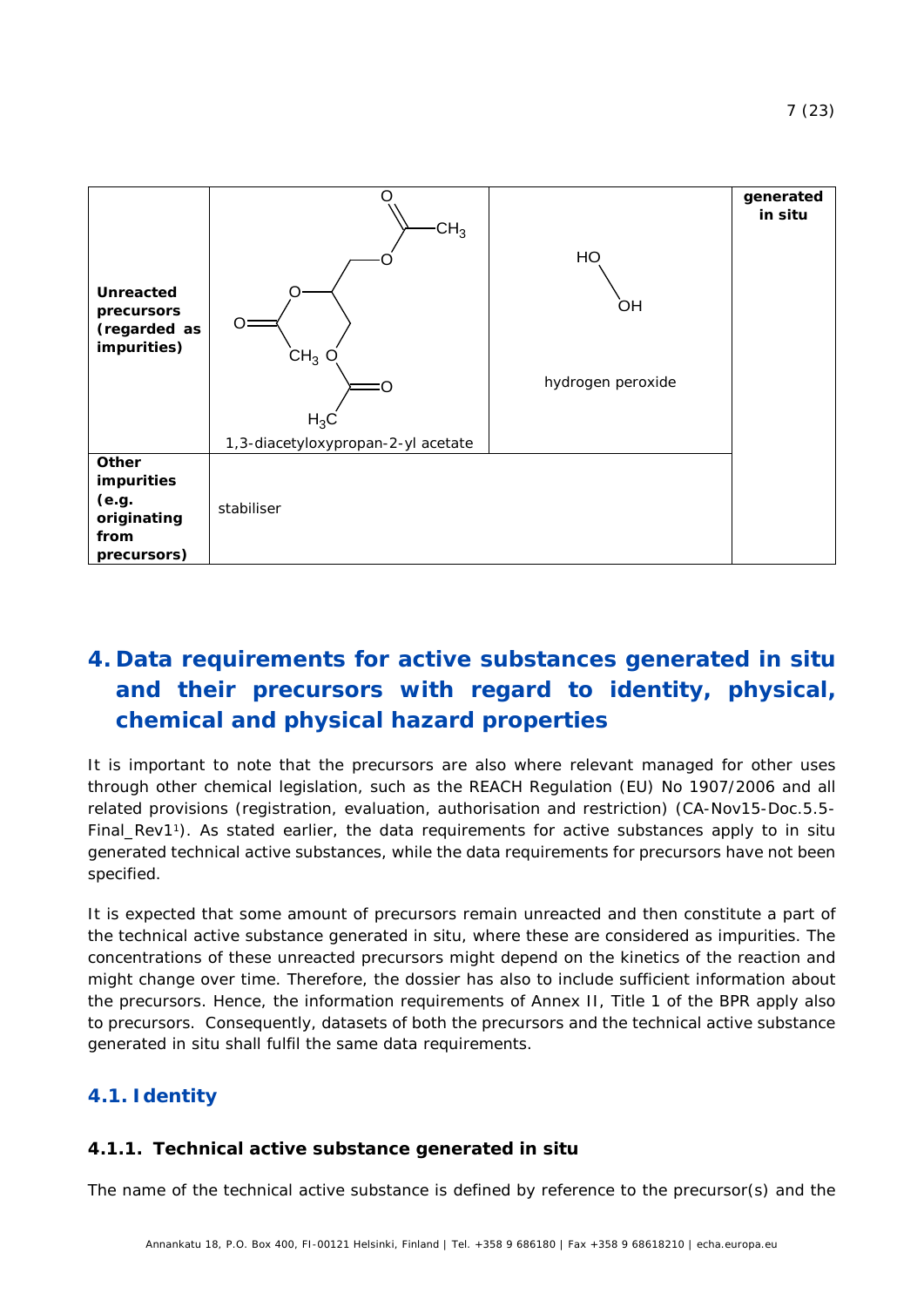pure active substance generated and in some cases by the generation process.

The reference specification for the *in situ* generated technical active substance should be set by information about the precursors and the following data should be provided:

- Generation process including the conditions and their variations.
- Information on the precursors and technical active substance generated *in situ:* 
	- o Maximum applied concentration of the precursors for generation
	- o Concentrations of the constituents of the technical active substance generated *in situ* and their variations (normally measured or if not applicable calculated).
- Quality control data of the technical active substance generated *in situ* as an indicator for the level of variation of the composition at different conditions: e.g. pH, temperature, dilution. Further conditions of the generation system and process might be required for product authorisation.

### <span id="page-7-0"></span>**4.1.2. Precursor**

The precursors need to be described by their complete composition. Depending on whether the precursor(s) can be regarded as so-called "commodity chemical(s)" the information requirements vary. Quality control data (QC data) or certificates of analysis (CoA) are sufficient for commodity chemicals. Consequently, no analytical methods or analysis under GLP requirements for identification of the precursors need to be provided.

5-Batch analysis conducted under Good Laboratory Practice (GLP) with fully validated and specific or highly specific methods shall be provided for precursors, which cannot be regarded as commodity chemicals. Whether a precursor can be regarded as a commodity chemical will be decided case-by-case by the Member State competent authorities.

### <span id="page-7-1"></span>**4.1.3. Generation process**

The generation process shall be described in details and include all parameters with explanation on the impact of the composition of the technical active substance. This information include:

- Reaction scheme (mandatory) and kinetics
- Maximum possible concentration of the pure active substance
- Catalysts and additives needed for the reaction with explanation about their functionalities
- Physical parameters that impact the outcome of the qualitative and quantitative composition of the technical active substance
- For continuous processes, the release per time unit may be needed
- Device description if devices are required for the generation

## <span id="page-7-2"></span>**4.2. Technical equivalence**

The assessment of technical equivalence compares whether the hazard of a new source to the approved source(s) of the precursor(s) is equal or lower with regard to the chemical composition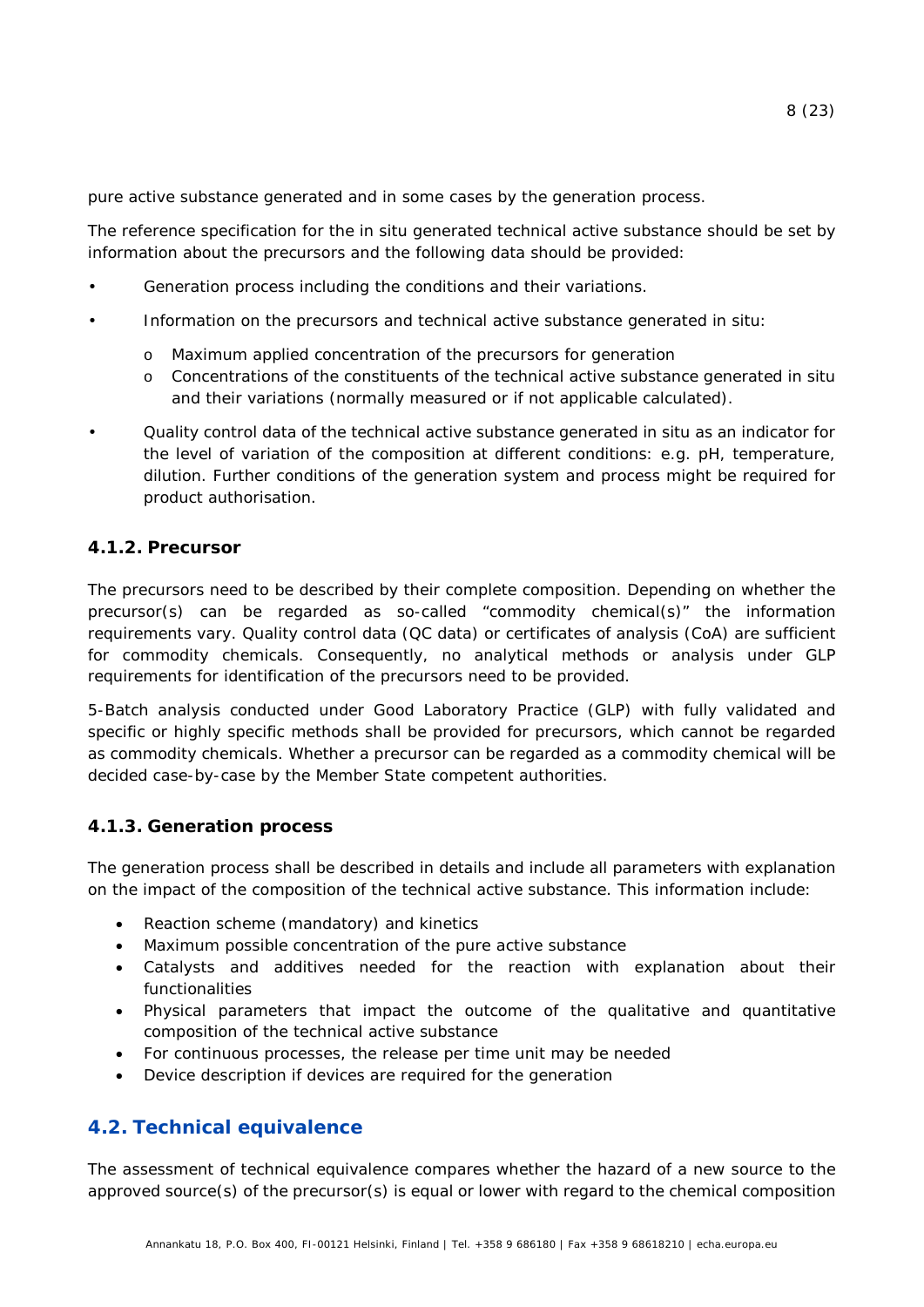of the reference source(s). Therefore, the technical equivalence assessment of *in situ* generated substances has also to consider the compositions of the precursors and the reactions occurring in the generation process. That means information about the composition of the technical active substance is required. It should also be noted that different precursors generating the same pure active substance are regarded as different technical active substances. Further and detailed criteria will be elaborated in the specific *BPR Guidance on applications for technical equivalence*[2.](#page-8-3)

## <span id="page-8-0"></span>**4.3. Physical and chemical properties**

The complete information requirements according to Annex II, Title 1, Chemical substances of the BPR have to be provided for all precursors and the pure active substance(s) or the technical active substance, as appropriate. It is possible to refer to accepted literature data, as recognised handbooks. In the cases where certain endpoints are not needed or technically not feasible scientific sound waiving justifications have to be provided.

## <span id="page-8-1"></span>**4.4. Physical hazards**

-

The complete information requirements according to Annex II, Title 1, Chemical substances of the BPR have to be provided for all precursors and the pure active substance(s) or the technical active substance, as appropriate. It is possible to refer to accepted literature data, as recognised handbooks. In the cases where certain endpoints are not needed or technically not feasible scientific sound waiving justifications have to be provided.

## <span id="page-8-2"></span>**4.5. Methods for detection and identification**

Fully validated analytical methods for the analysis of the precursors as manufactured are only require for non-commodity chemicals. CoA or QC data are sufficient for commodity chemicals. Nevertheless, sufficient information about the precursor's compositions and the applied analytical methods should be described in detail.

Fully validated analytical methods for the analysis of the pure active substance and its impurities are required.

In addition, fully validated analytical methods have to be provided for monitoring according to the criteria explained in the *BPR guidance Volume I Part A, B and C Information Requirements[3](#page-8-4)*

<span id="page-8-3"></span><sup>2</sup> ECHA Guidance on the Biocidal Products Regulation, Volume V: Guidance on applications for technical equivalence, Carrier Version 1.1, March 2017. https://www.echa.europa.eu/documents/10162/23036412/quidance\_applications\_technical\_equivalence\_ [en.pdf/18f72d37-98b6-47c8-98bb-941afeff6968](https://www.echa.europa.eu/documents/10162/23036412/guidance_applications_technical_equivalence_en.pdf/18f72d37-98b6-47c8-98bb-941afeff6968)

<span id="page-8-4"></span><sup>&</sup>lt;sup>3</sup> ECHA Guidance on the Biocidal Products Regulation, Volume I: Identity/physico-chemical properties/analytical methodology – Part A, B and C: Information Requirements, Version 1.1, November 2014.

https://www.echa.europa.eu/documents/10162/23036412/bpr\_quidance\_ir\_part\_vol\_i\_part\_a\_en.pdf/35 [e5761b-8a4a-454a-bfd7-f04b41aa9f2a](https://www.echa.europa.eu/documents/10162/23036412/bpr_guidance_ir_part_vol_i_part_a_en.pdf/35e5761b-8a4a-454a-bfd7-f04b41aa9f2a)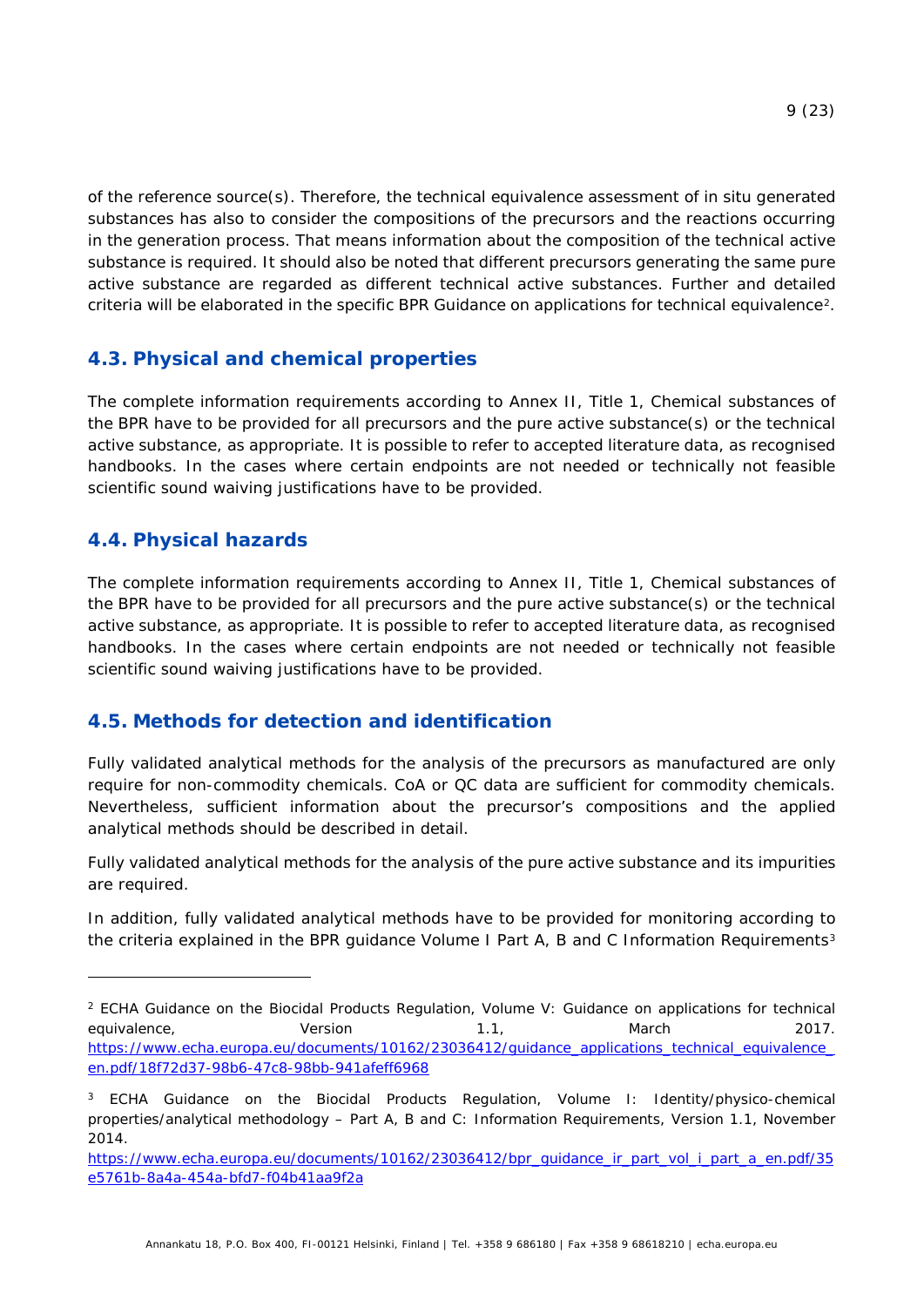for the pure active substance, the precursors and any relevant impurity present in the technical active substance.

## <span id="page-9-0"></span>**5. Efficacy information requirements for precursors of** *in situ* **generated active substances**

The data requirements for active substances (BPR Annex II, Title 1) apply to *in situ* generated active substances, while the situation is not fully clear for precursors.

According to BPR Article 3(1)a, a substance or mixture generating biocidal active substance is a biocidal product, and therefore the starting point for the information requirements should be as indicated in the BPR Annex III, where applicable. In general, the particularity of *in situ* generated active substances is that the "main" cidal effect is always caused by the *in situ* generated active substance. However, the precursors regarded as biocidal products may or may not have some effect on their own right and contribute to the efficacy. It is also expected that some precursors may remain unreacted and constitute a part of the substance generated *in situ.* Therefore, when considering efficacy of *in situ* generated active substances, the whole technical active substance generated *in situ* should be considered, not the precursors separately and information concerning the reaction scheme and description of the completeness of the reaction should always be provided.

Thus, regarding the efficacy for precursors of *in situ* generated active substances the submission of full efficacy data according to Annex II/III of the BPR is not required.

Nevertheless, in some cases at the request of the eCA additional efficacy information on precursors, e.g. the precursor's concentration at the point of application of the active substance tested should be provided for active substance approval. Additional efficacy data or justification may be requested, if appropriate.

### <span id="page-9-1"></span>**5.1. Test substance**

With regard to the substance tested for efficacy, as stated in the previous chapter it is necessary to consider the whole technical active substance generated *in situ*. The dependence of the reaction on conditions like pH, temperature, light, voltage, etc. needs also to be considered.

# <span id="page-9-2"></span>**6. Human health risk assessment and implications on data requirements for precursors**

### <span id="page-9-3"></span>**6.1. Risk assessment**

This section describes the human health risk assessment to be performed to cover the situation before *in situ* generation [\(6.1.2](#page-11-0) [Precursors\)](#page-11-0) and during/after *in situ* generation [\(6.1.1](#page-10-0) [Technical](#page-10-0)  [active substance generated](#page-10-0) *in situ*).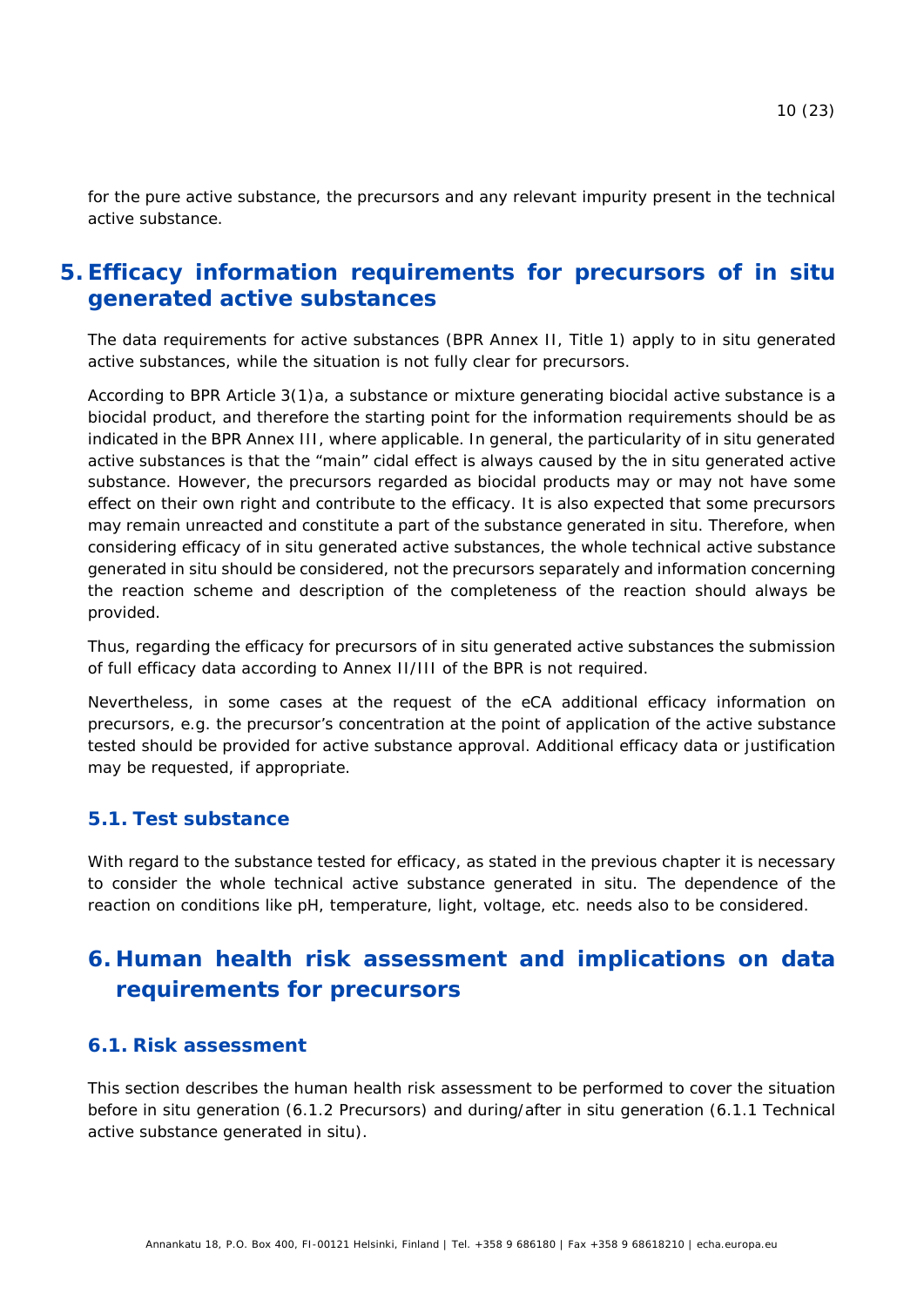### <span id="page-10-0"></span>**6.1.1. Technical active substance generated** *in situ*

<span id="page-10-2"></span>The principles of risk assessment for substances generated *in situ* are the same as for any biocidal active substances and the risk assessment should be performed according to the *BPR guidance Volume III Parts B and C Assessment & Evaluation[4](#page-10-1)*. For an *in situ* generated active substance, the context may be different however, as the toxicity data package may have been generated with the pure active substance instead of the technical active substance generated *in situ*.

Human exposure will possibly take place to all constituents of the technical active substance generated *in situ*. It is therefore considered that the substance relevant for risk assessment is the technical active substance generated *in situ*, which according to the definitions in Section [3](#page-3-1) of this document comprise the pure active substance, unreacted precursors, reaction byproducts and other impurities. Therefore, in addition to the pure active substance and precursors, it is necessary to consider all the constituents of the technical active substance generated *in situ* in the risk assessment.

It needs to be considered whether there may be stable constituents that would remain in the technical active substance generated *in situ* longer than the active substance, or constituents whose concentration could increase over time e.g. due to repeated applications. Such constituents may become toxicologically relevant even if they are initially present at low concentrations.

With regard to constituents that were not tested together with the pure active substance, the following tiered approach should be followed.

- o **Tier 1**. All constituents should be assessed to determine whether they, at the concentration at which they are present, have additional or comparable toxicity when compared to the pure active substance. This can be done using any information available, including non-test methods (such as QSARs, read-across) and weight of evidence. The constituent would have additional toxicity if it has a toxic property (e.g. sensitisation, mutagenicity) that the pure active substance does not have. It would have additional or comparable toxicity if it has the same toxic property as the pure active substance, but comparable or higher potency. If there are no indications of additional hazards or toxicity and the relevant NOAEL/LOAEL (No observed adverse effect level/ Lowest Observed Adverse Effect Level) values would not change due to these constituents, then a risk assessment for these constituents is not necessary. Otherwise a Tier 2 assessment would be performed.
- o **Tier 2**. For constituents that were in Tier 1 identified as potentially having additional or comparable toxicity when compared to the pure active substance, risk characterisation for combined exposure should be performed according to *BPR*

<span id="page-10-1"></span><sup>4</sup> ECHA Guidance on the Biocidal Products Regulation, Volume III: Human Health, Part B and C: Assessment & Evaluation, Version 2.1, February 2017. [https://www.echa.europa.eu/documents/10162/23036412/biocides\\_guidance\\_human\\_health\\_ra\\_iii\\_part](https://www.echa.europa.eu/documents/10162/23036412/biocides_guidance_human_health_ra_iii_part_bc_en.pdf/30d53d7d-9723-7db4-357a-ca68739f5094) [\\_bc\\_en.pdf/30d53d7d-9723-7db4-357a-ca68739f5094](https://www.echa.europa.eu/documents/10162/23036412/biocides_guidance_human_health_ra_iii_part_bc_en.pdf/30d53d7d-9723-7db4-357a-ca68739f5094)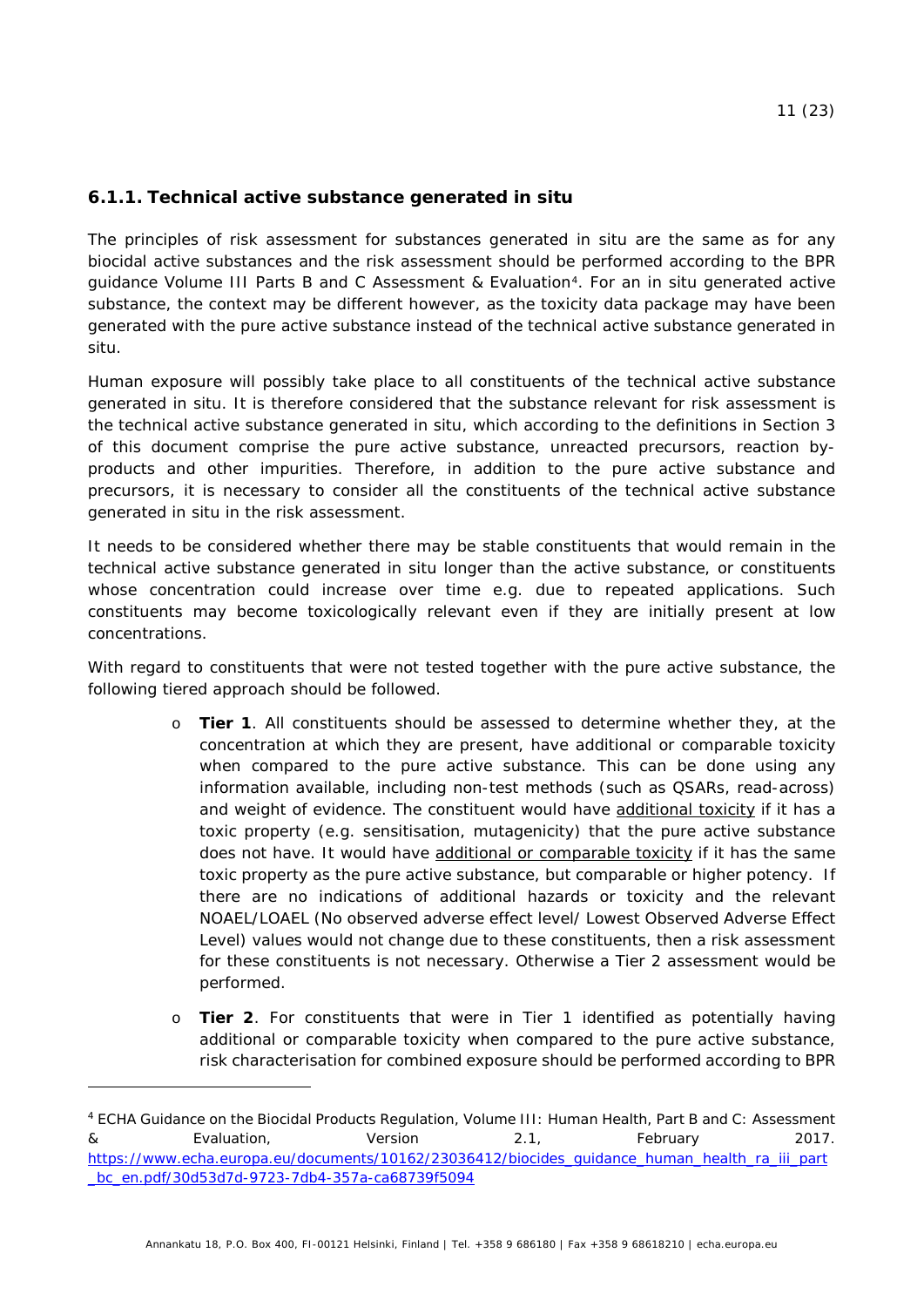*guidance Volume III Parts B and C Assessment & Evaluation*[4.](#page-10-2)

If the concentrations of the constituents in the technical active substance generated *in situ* are unknown or variable, reasonable worst-case assumptions should be used.

## <span id="page-11-0"></span>**6.1.2. Precursors**

-

Risk assessment is necessary for exposure to precursors taking place before *in situ* generation. The risk assessment will be performed according to the *BPR guidance Volume III Parts B and C Assessment & Evaluation*[4.](#page-10-2)

The need to perform risk characterisation for combined exposure should be considered, as described above for the technical active substance generated *in situ*.

Following *in situ* generation, the precursors may be present as impurities and will be assessed as indicated above for the technical active substance generated *in situ*.

## <span id="page-11-1"></span>**6.1.3. Considerations on other relevant substances**

Reaction by-products are generated together with the pure active substance and may be covered by the toxicity studies performed on the technical active substance generated in situ if the test substance was representative. Where the composition varies e.g. with time, pH or temperature, all relevant information has to be provided by the applicant. Reaction by-products are relevant for the risk assessment of the technical active substance generated *in situ*.

Disinfection by-products may be generated if the technical active substance generated *in situ* (i.e. any of the substances AS, B, P, I) reacts with micro-organisms or other organic matter when exerting its biocidal effect. These by-products need to be taken into account in the risk assessment but are not discussed in this document as they fall under the *BPR guidance Volume V Guidance on Disinfectant By-Products[5](#page-11-2).*

<span id="page-11-5"></span><span id="page-11-4"></span>Free radicals are discussed in the CA meeting document *CA-May16-Doc 5 1 – Guidance on data requirements for free radicals generated in situ from ambient air and water[6](#page-11-3)*, which provides advice on the risk assessment of free radicals generated *in situ*, applicable also to free radicals generated from "chemical" precursors. Where systems generating free radicals *in situ* make use

<span id="page-11-2"></span><sup>5</sup> ECHA Guidance on the Biocidal Products Regulation, Volume V: Guidance on Disinfection By-Products, Version: 1.0, January 2017. https://www.echa.europa.eu/documents/10162/23036412/bpr\_quidance\_vol\_v\_dbp\_new\_en.pdf/c7d11d [09-8ae5-317f-0eeb-ec8b2aa938b3](https://www.echa.europa.eu/documents/10162/23036412/bpr_guidance_vol_v_dbp_new_en.pdf/c7d11d09-8ae5-317f-0eeb-ec8b2aa938b3)

<span id="page-11-3"></span><sup>6</sup> CA-May16-Doc.5.1 – Final. Guidance to specify information requirements for free radicals generated in situ from ambient water or air for substance approval in the context of the BPR. [https://circabc.europa.eu/d/a/workspace/SpacesStore/7636718f-74fc-4282-8f8f-b0ad4357a0ca/CA-](https://circabc.europa.eu/d/a/workspace/SpacesStore/7636718f-74fc-4282-8f8f-b0ad4357a0ca/CA-May16-Doc%205%201%20-%20Guidance%20on%20data%20requirements%20for%20free%20radicals%20generated%20in%20situ%20from%20ambiant%20air%20or%20water.doc)[May16-Doc%205%201%20-](https://circabc.europa.eu/d/a/workspace/SpacesStore/7636718f-74fc-4282-8f8f-b0ad4357a0ca/CA-May16-Doc%205%201%20-%20Guidance%20on%20data%20requirements%20for%20free%20radicals%20generated%20in%20situ%20from%20ambiant%20air%20or%20water.doc)

[<sup>%20</sup>Guidance%20on%20data%20requirements%20for%20free%20radicals%20generated%20in%20situ](https://circabc.europa.eu/d/a/workspace/SpacesStore/7636718f-74fc-4282-8f8f-b0ad4357a0ca/CA-May16-Doc%205%201%20-%20Guidance%20on%20data%20requirements%20for%20free%20radicals%20generated%20in%20situ%20from%20ambiant%20air%20or%20water.doc) [%20from%20ambiant%20air%20or%20water.doc](https://circabc.europa.eu/d/a/workspace/SpacesStore/7636718f-74fc-4282-8f8f-b0ad4357a0ca/CA-May16-Doc%205%201%20-%20Guidance%20on%20data%20requirements%20for%20free%20radicals%20generated%20in%20situ%20from%20ambiant%20air%20or%20water.doc)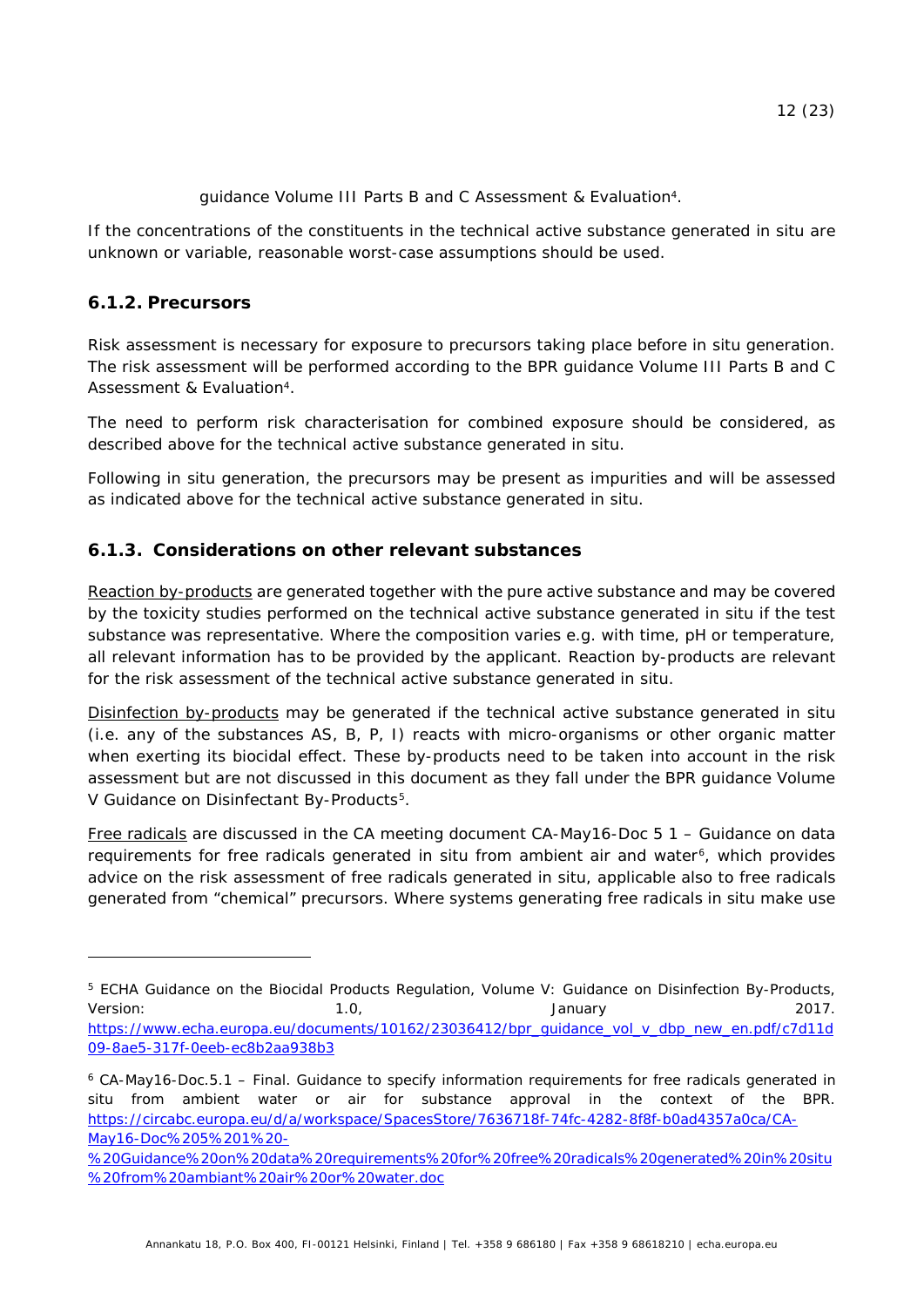of chemical precursors, the principles presented here regarding information requirements, testing and risk assessment are applicable to the assessment of such precursors.

## <span id="page-12-0"></span>**6.2. Implications on data requirements for precursors of** *in situ* **generated active substances**

A risk assessment is necessary for the precursors to demonstrate that the relevant criteria in BPR Article 19 are met. The data requirements for products (BPR Annex III, Title I) would not be sufficient to satisfy the conditions in Article 19 since the risk assessment of a biocidal product is largely based on the data available for the active substance(s) present in the product. Hence, information on all toxicological properties indicated as core data in BPR Annex II, Title 1 is considered necessary in order to perform a risk assessment for the precursors.

It is however considered that the data requirements should not be as strict as they are for active substances, and consequently full studies for many endpoints might not be required based on read-across, QSAR information, weight of evidence, exposure based waiving and publicly available information. In general, flexibility should be applied regarding the fulfilment of data requirements.

To ensure that all information is taken into account in considering the need for further data requirements, the applicants should provide all information available to them on the precursors. Such information might be available e.g. in another legal framework such as REACH.

Performing new vertebrate studies should be avoided where possible.

No data is required if the active substance is generated from precursor substances or mixtures that cannot themselves be authorised as biocidal products (ambient air, seawater).

Information has to be provided on the kinetics of active substance formation and subsequent degradation and/or hydrolysis to enable risk assessment for the relevant substance and composition. The time scale relevant for human exposure should be considered. The typical realistic concentration ranges of precursors and pure active substance in the technical active substance generated *in situ* should be provided. Monitoring data and model calculations can be used as applicable. Sufficient information should be provided on factors affecting the composition of the technical active substance generated *in situ*, such as the equipment used and any relevant parameters, temperature, pH and the presence of organic matter.

The evaluating CA may request additional information when this is deemed necessary for concluding on the risk assessment.

## <span id="page-12-1"></span>**6.3. Waiving**

#### **BPR Annex IV**

The general rules for the adaptation of the data requirements (BPR Annex IV) are intended to apply for active substances and biocidal products. These rules should mostly be applicable also to precursors, although a higher degree of flexibility is essential in order to avoid unnecessary animal studies.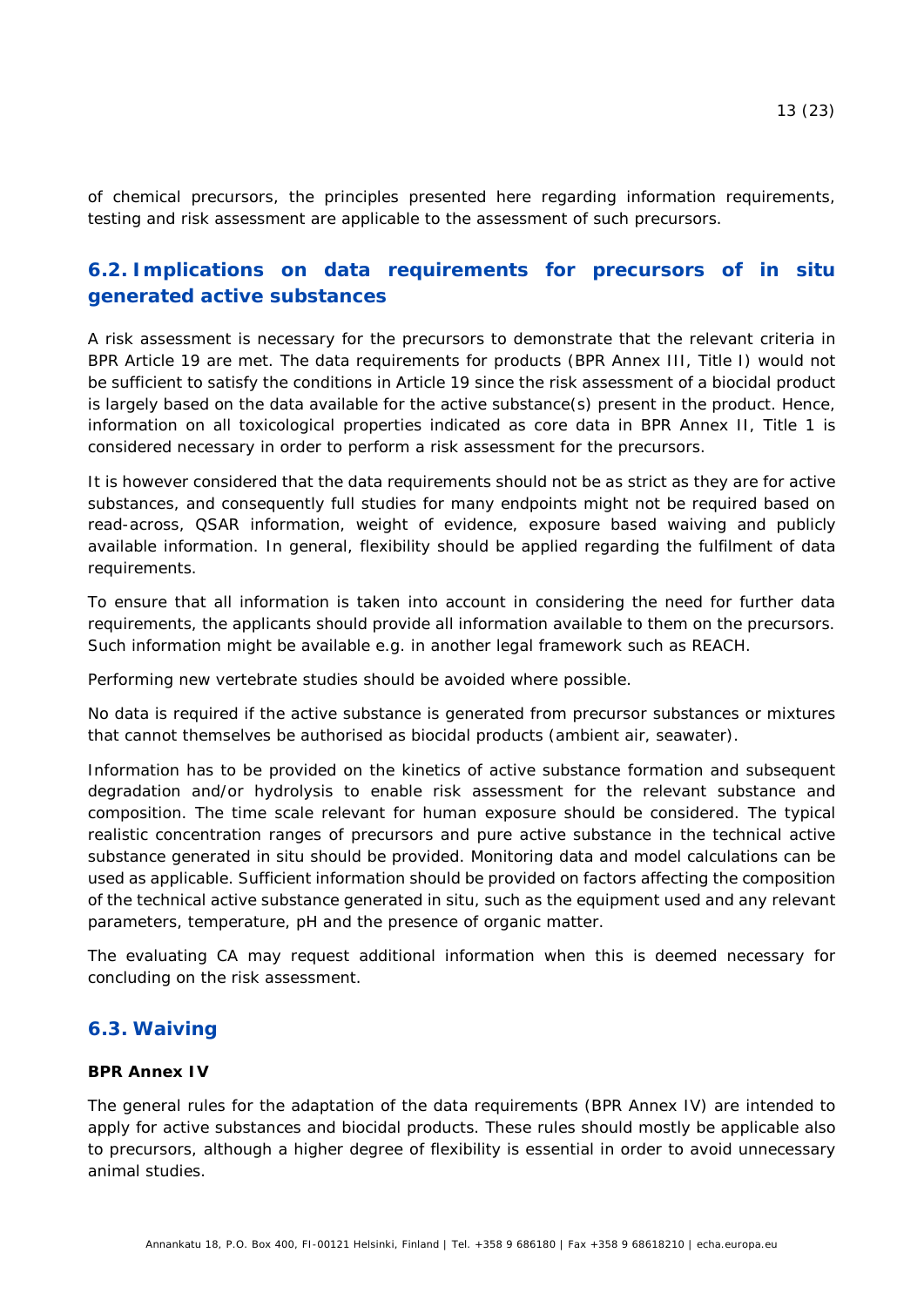#### <span id="page-13-3"></span>**Biocides Guidance on information requirements**

The *BPR guidance Volume III Part A Information Requirements*[7](#page-13-1) is also intended to apply for active substances and biocidal products. While these rules should mostly be applicable also to precursors, they cannot be applied in full. The possibilities for waiving according to the guidance are considered too limited. However, where the guidance would allow the waiving of information, this should apply to precursors as well.

#### **REACH Guidance**

In the REACH Regulation, the general rules for the adaptation of standard information requirements (REACH Annex XI) are similar to those set in BPR Annex IV. The relevant guidance<sup>[8](#page-13-2)[910](#page-13-3)</sup> is available at the ECHA website and may be used as applicable. It should however be noted that the information requirements are different from the BPR, and furthermore, both the REACH information requirements and the relevant guidance depend on the tonnage level. Overall, careful consideration is necessary in concluding on the applicability of the REACH guidance to a specific information requirement.

#### **Further considerations**

Where exposure based waiving for precursors is accepted at the active substance approval stage, it is necessary at the product authorisation stage to assess whether the justification for data adaptation still applies (see also BPR Annex IV, chapter 3.1). Further information may then need to be requested for product authorisation for uses where exposure is expected to be higher and the justification for waiving is not valid.

## <span id="page-13-0"></span>**6.4. Test substance**

#### **Precursors**

-

Any testing of precursors should be performed using substances of the same purity as those actually used for *in situ* generation.

#### **Active substance**

Regarding the active substance to be tested, the material used in testing has to be considered. Ideally, the technical active substance generated *in situ* should be used, although it must be

<span id="page-13-1"></span><sup>&</sup>lt;sup>7</sup> ECHA Guidance on the Biocidal Products Regulation, Volume III: Human health, Part A: Information Requirements, Version 1.1, November 2014. [https://echa.europa.eu/guidance-documents/guidance-on](https://echa.europa.eu/guidance-documents/guidance-on-biocides-legislation)[biocides-legislation](https://echa.europa.eu/guidance-documents/guidance-on-biocides-legislation)

<span id="page-13-2"></span><sup>&</sup>lt;sup>8</sup> Guidance on information requirements and chemical safety assessment. Chapter R.5: Adaptation of information requirements. Version: 2.1. December 2011

<sup>9</sup> Guidance on Information Requirements and Chemical Safety Assessment Chapter R.7a: Endpoint specific guidance. Version 4.1. October 2015

<sup>&</sup>lt;sup>10</sup> ECHA Practical Guide: How to use alternatives to animal testing to fulfil your information requirements for REACH registration. Version 2.0 – July 2016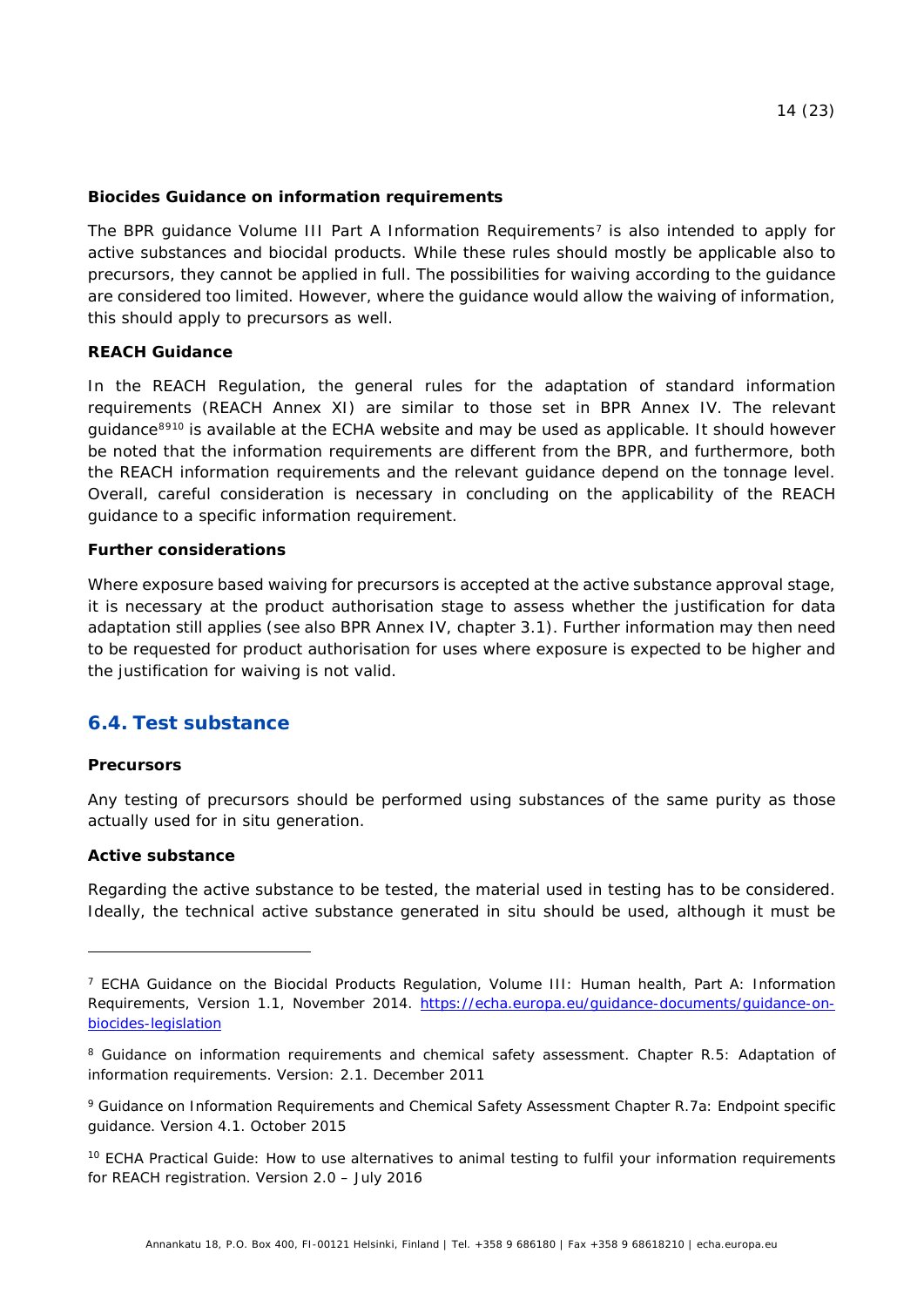recognised that testing may not always be possible. The active substance generated *in situ* would often not have a stable defined composition, and therefore further consideration should be given to cover, as far as possible, all substances to which exposure may take place, including the pure active substance, precursors, reaction by-products and impurities.

It is necessary to consider the reaction kinetics during *in situ* generation, together with the expected use patterns and label instructions in relation to the relevant time points relevant for human exposure and *in situ* generation. The concentrations of precursors and other constituents varying over time, as well as their dependence on other conditions (pH, temperature, light, presence of organic material etc.) need to be considered.

Special attention has to be paid to the concentrations of the toxicologically most relevant constituents of the technical active substance generated *in situ*, applying reasonable worst-case assumptions.

In practice, testing of the technical active substance generated *in situ* may be difficult or even impossible, and therefore testing of the pure active substance as such should be acceptable, although, as a consequence, the technical active substance generated *in situ* may contain impurities for which further testing might be triggered if appropriate information is not available.

# <span id="page-14-0"></span>**7. Environmental risk assessment and implications on data requirements for precursors**

## <span id="page-14-1"></span>**7.1. Approach towards the assessment of technical active substances generated** *in situ* **with focus on precursors**

In general, there are two major assessment approaches possible for the components of the technical active substance generated *in situ*:

**Option 1 - Single component assessment:** In this approach ecotox and e-fate information is gathered and assessed on single substance component level, i.e. there is a dataset for each component of the substance generated *in situ* (dataset for the pure active substance AS, dataset for precursors P1, P2, etc., datasets for each of the reaction by-products B1, B2, etc. and other impurities I1, I2, etc… in **[Figure 1](#page-3-4)**).

<span id="page-14-3"></span>Option 1 should be followed by mixture toxicity screening of the components of the technical active substance generated *in situ* and where relevant eventual mixture toxicity assessment in accordance with the *BPR Transitional Guidance on mixture toxicity assessment for biocidal products for the environment[11](#page-14-2)*.

<span id="page-14-2"></span><sup>11</sup> ECHA Transitional Guidance on the Biocidal Products Regulation: Transitional Guidance on mixture toxicity assessment for biocidal products for the environment. May 2014. https://www.echa.europa.eu/documents/10162/15623299/biocides\_transitional\_quidance\_mixture\_toxici [ty\\_en.pdf/4a56f687-d29e-47b4-80c3-38f37e77156a](https://www.echa.europa.eu/documents/10162/15623299/biocides_transitional_guidance_mixture_toxicity_en.pdf/4a56f687-d29e-47b4-80c3-38f37e77156a)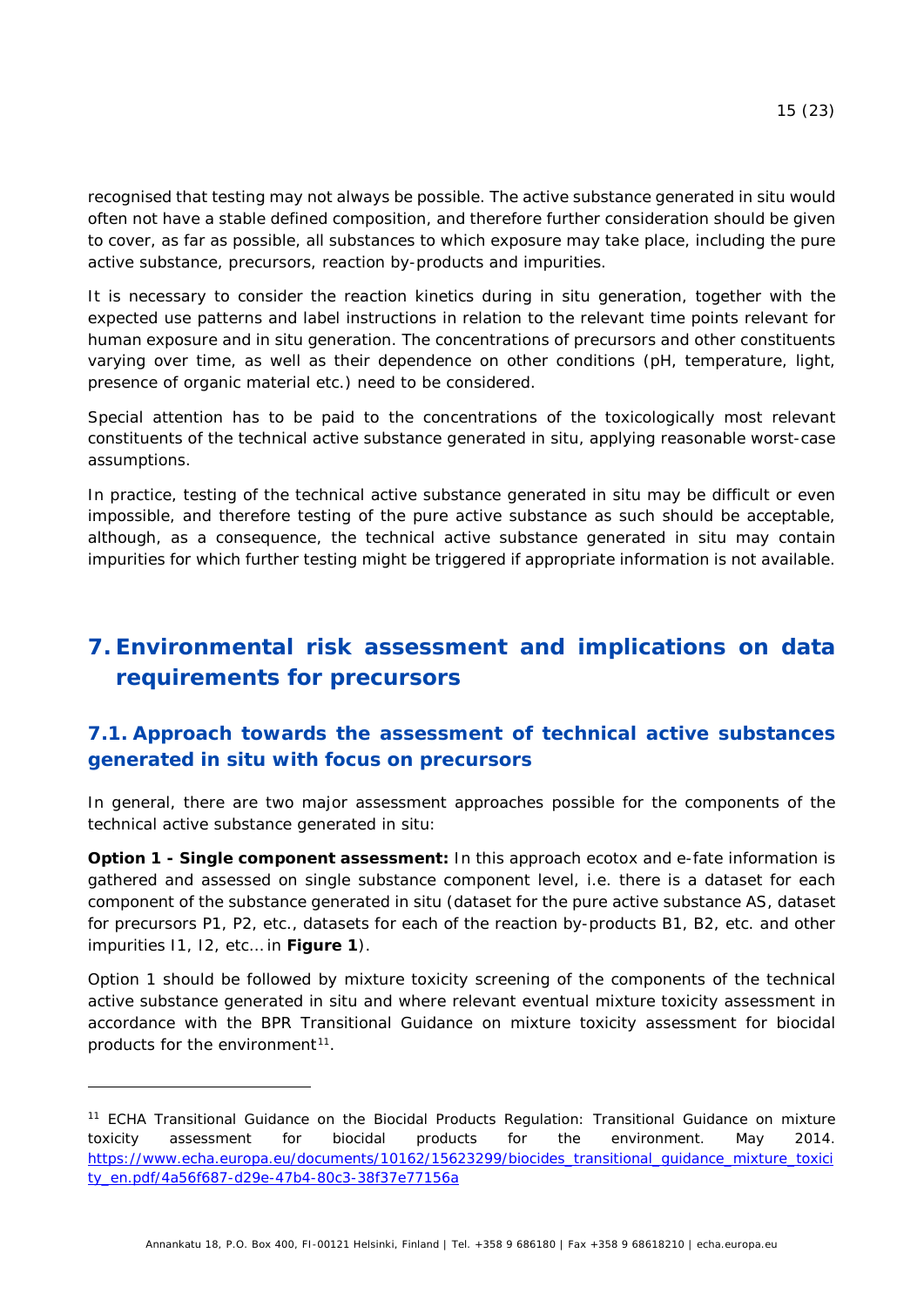**Option 2 -** *In situ* **generated technical active substance assessment:** In this approach ecotox and e-fate information is gathered on and assessed for whole mixture of the components of the technical active substance as generated *in situ*, i.e. there is a single dataset for whole mixture (technical active substance) comprising the pure active substance, unreacted precursors, reaction by-products and other impurities. I. e. this option assumes there is no ecotox data for single components of the technical active substance generated *in situ*.

Option 2 is applicable where a single component assessment is not possible, the technical active substance is complex or as a refinement of the single component assessment (Option 1). However, while predicted environmental concentration (PEC) values for mixture exposure are difficult to derive, Option 2 is relevant only for specific emission pathways (where there are direct releases to an environmental compartment). For further information on relevant considerations and limitations see the discussion of Tier 4 in the *BPR Transitional Guidance on mixture toxicity assessment for biocidal products for the environment*.

Note that the in the **following chapters [7.1.1](#page-15-0) to [7.1.3](#page-21-0) the focus is on Option 1.** Option 1 is preferred option as it deals with information which is easier to generate and use and is more adaptable. Some clarifications however on Option 2 are also given. Nevertheless, it must be judged case-by-case which option is applicable for the case at hand.

### <span id="page-15-0"></span>**7.1.1. Risk assessment**

The information submitted should be sufficient to demonstrate that the relevant criteria in BPR Article 19 are met.

The following general principles should apply for the environmental risk assessment of precursors:

- Mixing and loading of precursors is generally not relevant for environmental exposure. Therefore the possibility of release of precursors to the environment would normally be assessed only after *in situ* generation.
- The exposure assessment of precursors should consider all scenarios that are relevant for the pure active substance generated *in situ*.
- Risk assessment of precursors should consider the concentrations of unreacted precursors. Reliable information on the amount/concentration of an unreacted precursor in the technical active substance generated *in situ* should be provided, including the kinetics and its variability if relevant. The concentrations of unreacted precursors varying over time, as well as their dependence on other conditions (pH, temperature, light, presence of organic material etc.) need to be considered. If the amount/concentration of unreacted precursor in the technical active substance generated *in situ* is unknown or variable, worst case assumptions should be used. In extreme cases up to 100% precursor could be assumed to remain unreacted (it is expected that where the composition of the technical active substance generated *in situ* varies e.g. with time, pH, temperature, all relevant information will be provided by the applicant and it will cover also other components in addition to the unreacted precursors).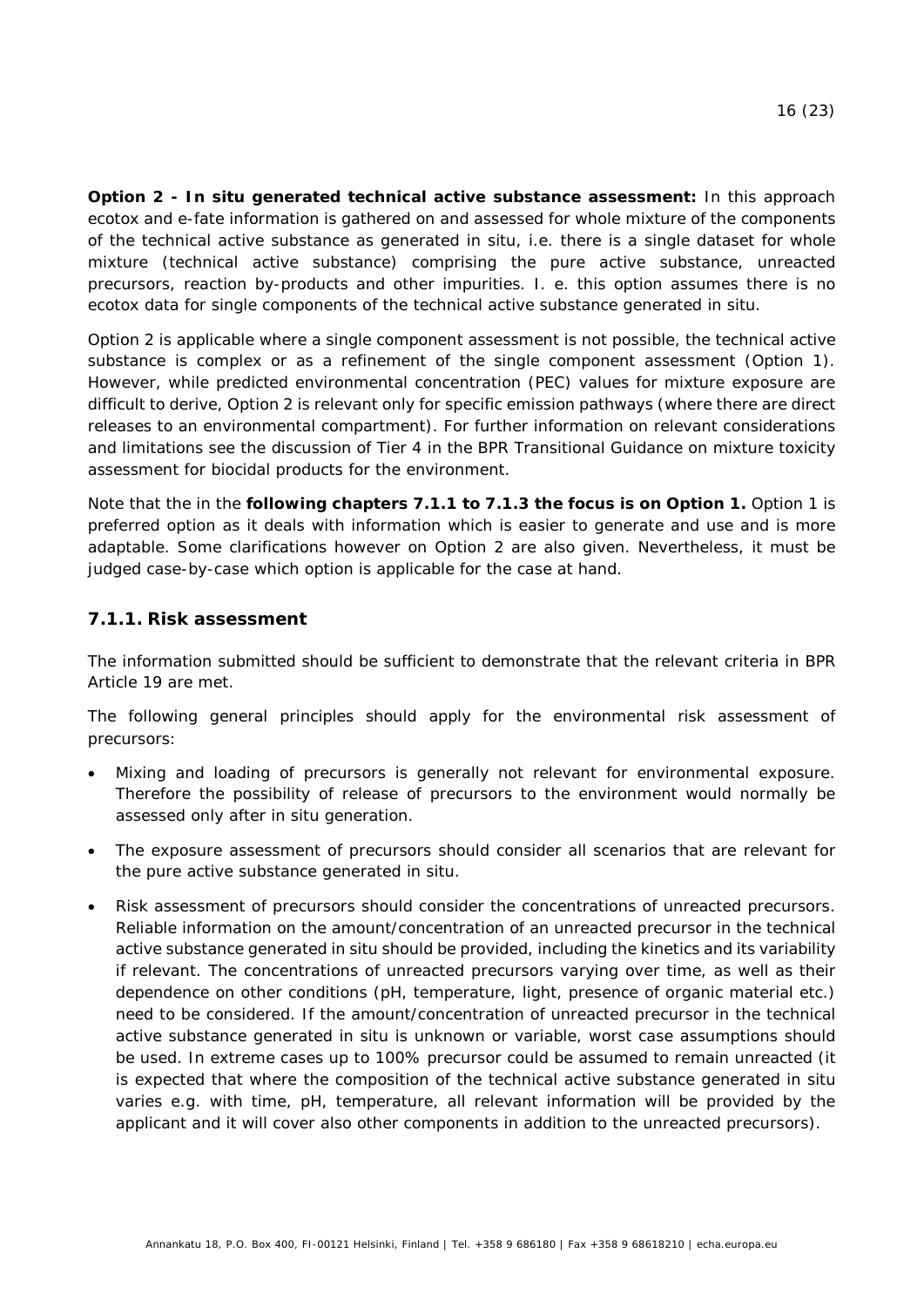• Risk assessment should include screening to assess the relevance of mixture toxicity assessment for the technical active substance generated *in situ* and where relevant should be followed by the mixture toxicity assessment.

A more specific risk assessment strategy is provided in **[Figure 3](#page-19-0)** in the next chapter [7.1.2.](#page-16-0) **[Figure 3](#page-19-0)** illustrates the risk assessment strategy for precursors linked to the information requirements for precursors. As the triggers for information requirements are equally applicable to the risk assessment, clarification of this strategy is provided only once (i.e. in chapter [7.1.2\)](#page-16-0). This strategy is considered applicable to the reaction by-products (B1, B2, in **[Figure 1](#page-3-4)**) of the technical active substance generated *in situ*. Case-by-case judgement may nevertheless be relevant for the reaction by-products of the technical active substance generated *in situ*, in particular when they are transient or not possible to isolate.

ECHA will coordinate development of matrix/core dossiers for precursors or reaction by-products in order not to repeat evaluations for those substances that appear across different active substances generated *in situ* which will be available to the competent authorities. Similar rules of access to the MS and applicants will apply as those applied when evaluating active substances with multiple applicants. This will not *per se* change the obligation of the applicants to comply with the information requirements on precursors/reaction by-products as given by this document.

## <span id="page-16-0"></span>**7.1.2. Implications on data requirements for precursors of** *in situ* **generated active substances**

For the pure active substances generated *in situ* (substance "AS" in **[Figure 1](#page-3-4)**), the information requirements for active substances specified in Annex II, Title 1 of the BPR apply.

According to BPR Article 3(1)a, a substance or mixture generating biocidal active substance is a biocidal product, and therefore the starting point for the information requirements should be as indicated in BPR Annex III, Title 1 where applicable. However, environmental data requirements specified in Annex III are designed for "mixtures" and are usually referring back to their individual components. Annex III requirements are therefore not appropriate for situations where precursors are single substances. Based on these considerations, it is proposed to adapt the environmental data requirements given in BPR Annex II, Title 1 to the precursors of *in situ* generated active substances.

<span id="page-16-1"></span>The *draft Guidance on Substances of Concern[12](#page-16-2)* clarifies that the BPR requires that a risk assessment is performed for all active substances and substances of concern (SoC) in a biocidal product individually as well as an assessment of potential cumulative/synergistic effects, i.e. also a mixture toxicity assessment is required. Considering the definition of a precursor as a biocidal product, the principles of the *draft Guidance on Substances of Concern*[12](#page-16-1) should be relevant for

<span id="page-16-2"></span><sup>&</sup>lt;sup>12</sup> ECHA Guidance on the Biocidal Products Regulation, Volume IV: Environment - Assessment and Evaluation (Parts B + C), Public DRAFT Version 2.0. June 2017. [https://www.echa.europa.eu/documents/10162/23047722/bpr\\_guidance\\_vol](https://www.echa.europa.eu/documents/10162/23047722/bpr_guidance_vol-iv_env_part_bc_draft_ca_en.pdf/13459e06-ecf7-85d8-d4d4-eaa5806b6dbf)[iv\\_env\\_part\\_bc\\_draft\\_ca\\_en.pdf/13459e06-ecf7-85d8-d4d4-eaa5806b6dbf](https://www.echa.europa.eu/documents/10162/23047722/bpr_guidance_vol-iv_env_part_bc_draft_ca_en.pdf/13459e06-ecf7-85d8-d4d4-eaa5806b6dbf)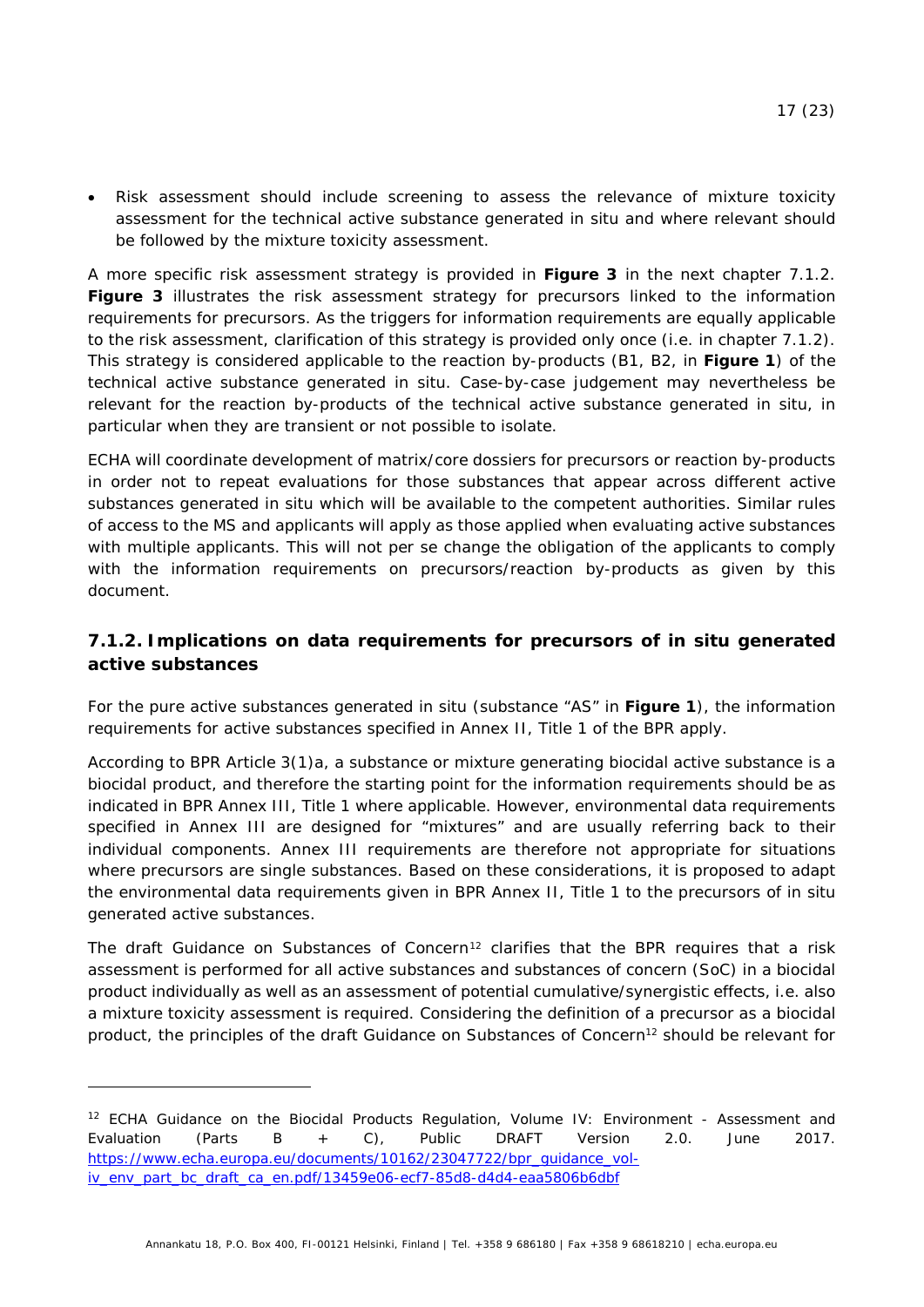the assessment of precursors in the context of active substance approval.

To address the complexity of the evaluation of active substances generated *in situ*, the following elements should be considered to identify precursors relevant for risk assessment:

In principle no data and no risk assessment needs to be provided for precursors that are substances or mixtures, which cannot themselves be authorised as biocidal products, such as air, seawater. If such precursors are other than air or seawater, it is necessary to consider in cooperation with the eCA whether information is needed. Appropriate justification for nonsubmission of data needs to be provided by the applicant.

For any other precursors it is proposed that Annex II, Title 1 requirements on each of the precursors are applicable if:

- the precursor is not consumed fully in the *in situ* generation of the active substance (or there is insufficient information to support that it is fully consumed) and
- its release to the environment cannot be excluded and
- it is a substance of concern (see *draft Guidance on Substances of Concern*<sup>12</sup>) or its status is unknown or
- the precursor is present in the technical active substance generated *in situ* at >5%.

The strategy for the identification of precursors relevant for risk assessment is illustrated in **[Figure 2](#page-18-0)**.

For the precursors fulfilling the above-mentioned criteria, Annex II, Title 1 data requirements for precursors are limited to those triggered by risk assessment as provided in the following stepwise approach (**[Figure 3](#page-19-0)**):

**Step 1:** Using aquatic acute toxicity data (sections 9.1.1, 9.1.2, 9.1.3, 9.1.5 of Annex II, Title 1) to derive predicted no effect concentration (PNEC) values, assuming no degradation, using substance solubility, vapour pressure and log  $P_{ow}$  (the latter as basis for a QSAR estimate of partition coefficients) to estimate the fate and distribution in the environment. If under these assumptions, PEC/PNEC ratio is <1, i.e. the risk is acceptable, no further data is required. Otherwise, proceed to step 2.

**Step 2:** Conduct relevant environmental fate and behaviour studies (section 10 of the Annex II, Title I). Refine the exposure assessment using the degradation rates or measured partition coefficients from these studies. If PEC/PNEC ratio is <1, i.e. the risk is acceptable, no further data is required. Otherwise, proceed to step 3.

<span id="page-17-0"></span>**Step 3:** Provide long-term toxicity data (sections 9.1.6, 9.3 of Annex II, Title 1). Refine the assessment factors/PNECs and the risk assessment. If PEC/PNEC ratio is <1, the risk is acceptable. Otherwise, conclude there is a risk/evaluate RMMs.

The comparison of PEC and PNEC values in the stepwise approach above is assumed to be on single component level. When PEC/PNEC ratio is <1 and there is another component of the technical active substance generated *in situ* released to the same compartment, mixture toxicity assessment has to be further performed and additional information requirements may be triggered on the basis of the tiered approach stipulated by the *BPR Transitional Guidance on mixture toxicity assessment for biocidal products for the environment*[11.](#page-14-3)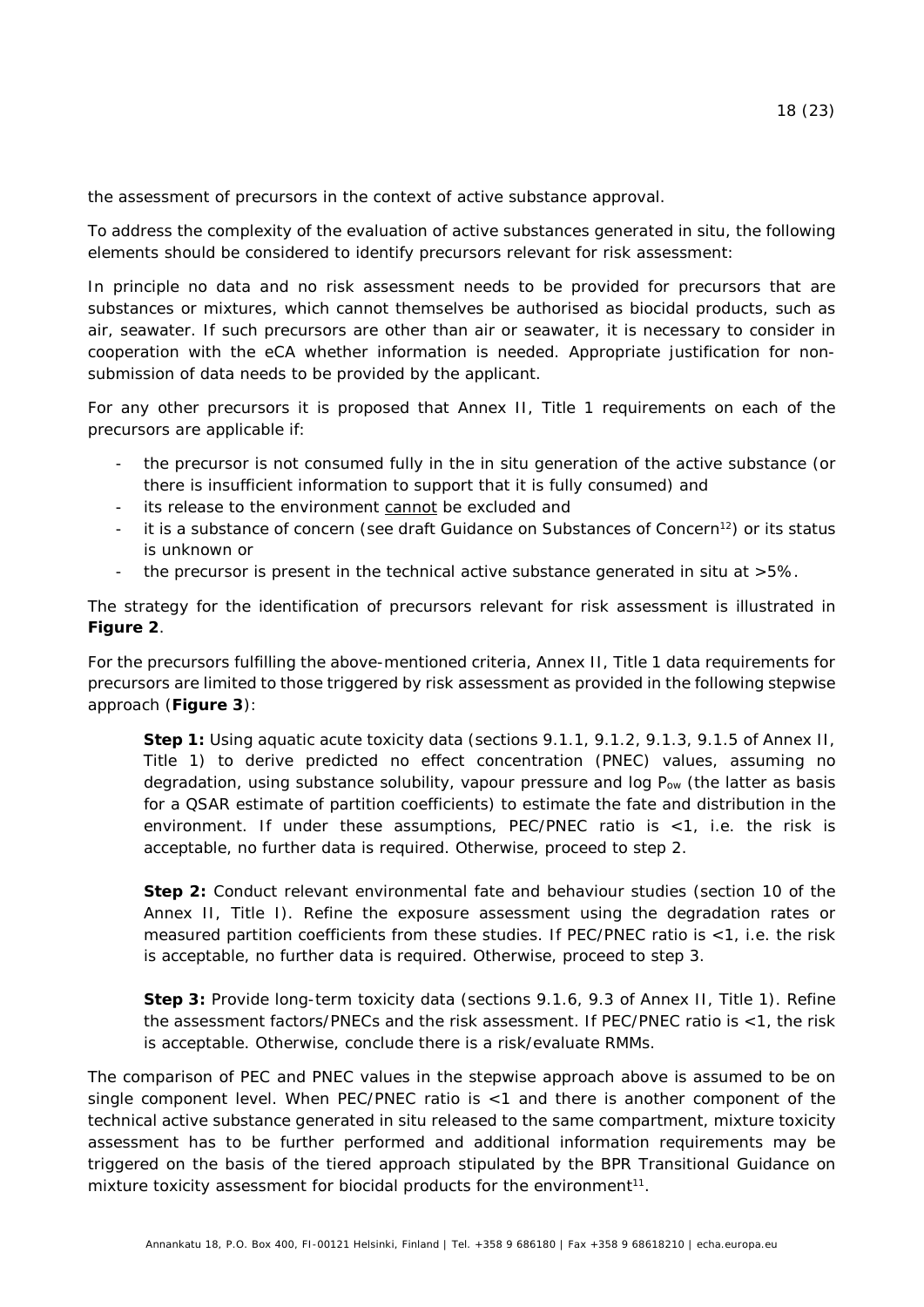

#### <span id="page-18-0"></span>**Figure 2 Identification of precursors subject to risk assessment**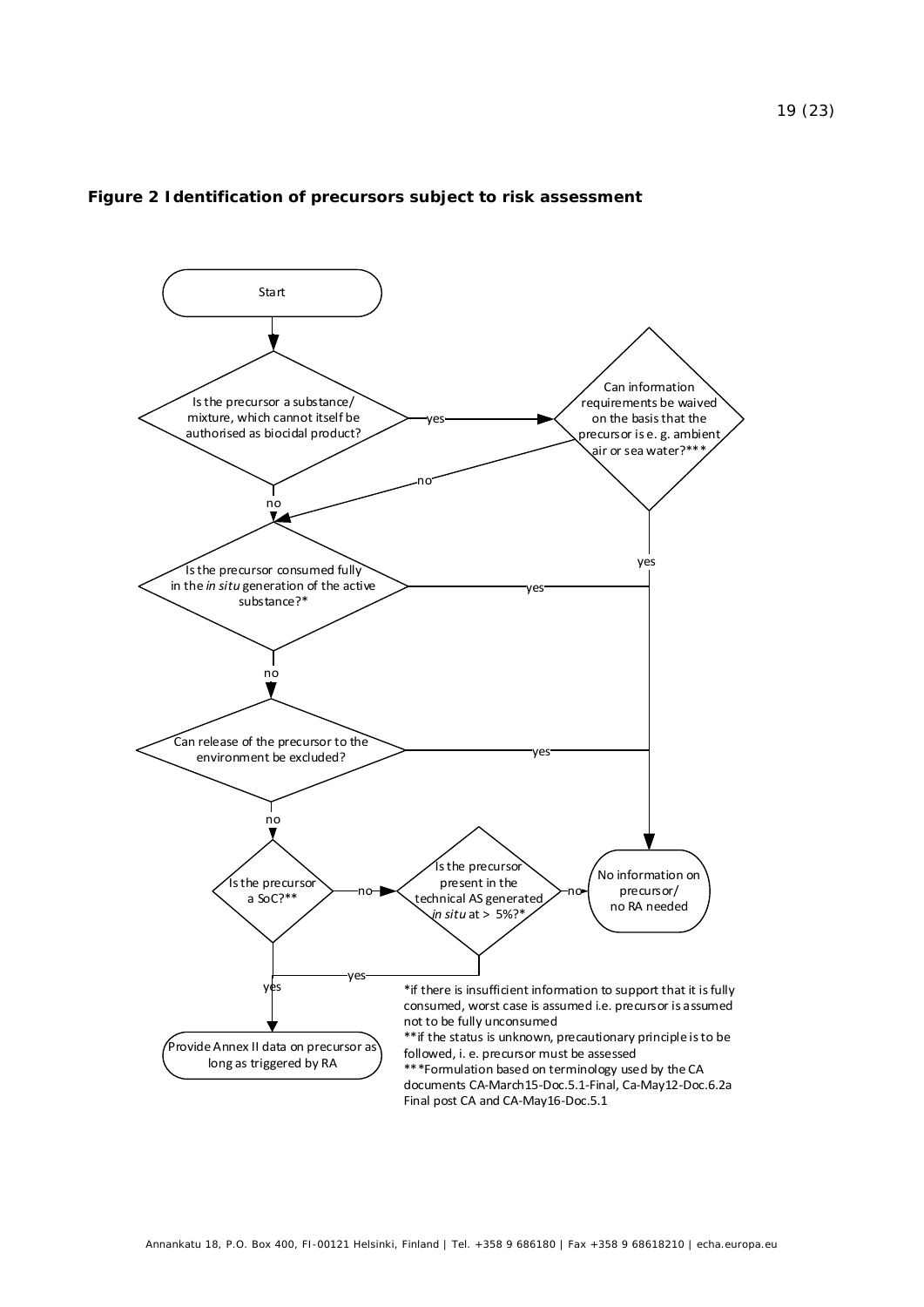#### <span id="page-19-0"></span>**Figure 3 Information requirements for precursors relevant for risk assessment**

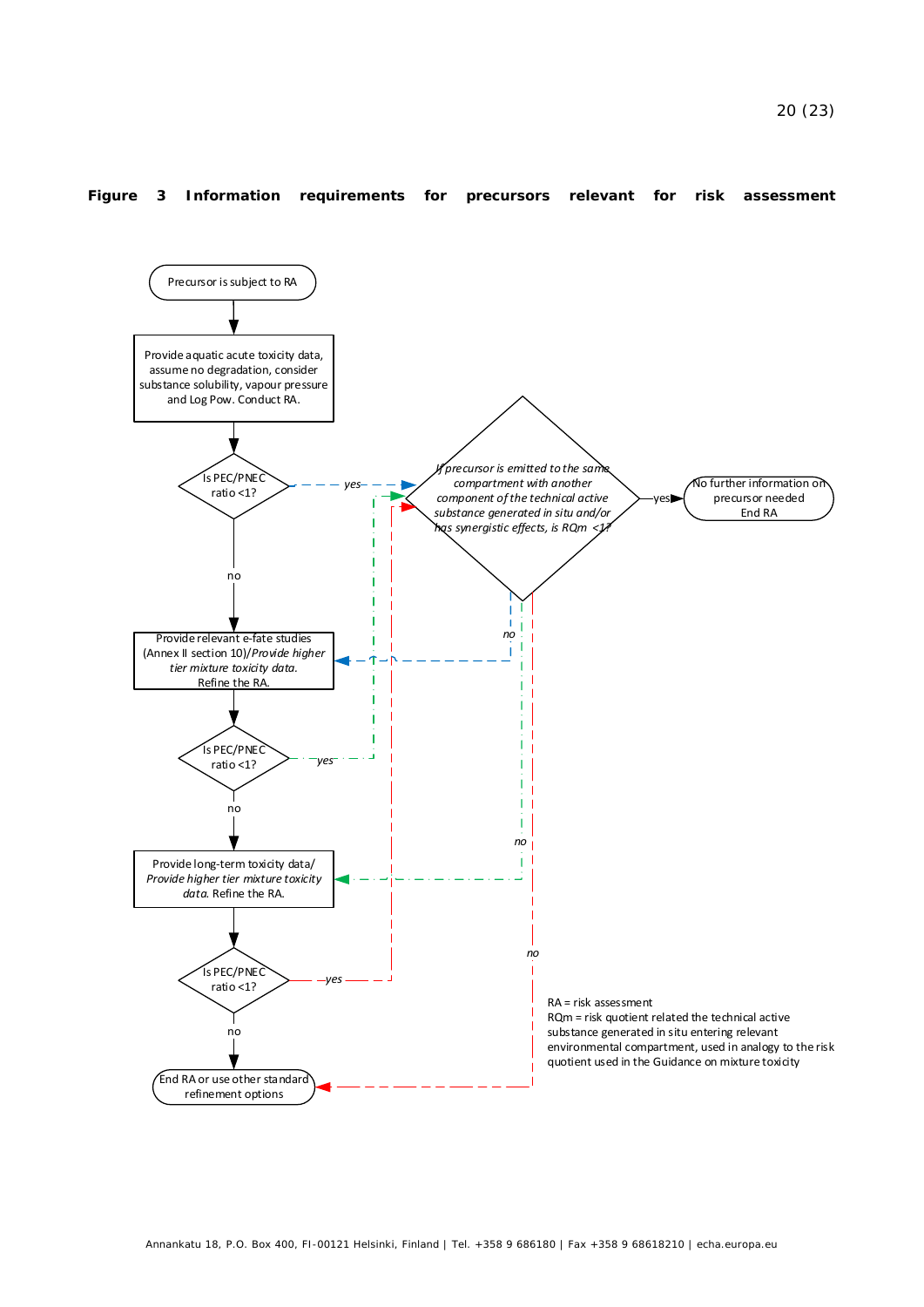#### **Additional considerations on data necessary to support the risk assessment:**

Further information needs may be triggered by product-type specific additional data set (ADS) requirements which are equally applicable to precursors as for active substances (see chapter V of the *BPR guidance Volume IV Environment Part A Information Requirements[13](#page-20-0)*).

The approach described above is relevant in particular to data poor substances. Where there is abundance of data, the user should proceed to the next appropriate step of the assessment strategy.

The possibility to use information retrieved from material safety data sheets, EU or international chemical reviews, QSARs, read-across, data waiving and use of literature data for precursors should be considered case by case, considering in particular that due to the transient nature of certain *in-situ* generated substances, many tests might not be possible. Grouping of substances is particularly relevant when addressing substances generated *in situ* with high number of components (as proposed in the *BPR guidance Volume V Guidance on Disinfection By-Products*[5\)](#page-11-4). Draft *Guidance on Substances of Concern*[12](#page-16-1) provides further useful guidance on gathering data and performing risk assessment relevant to assessment of precursors.

In accordance with the competent authority meeting document (*CA-Nov15-Doc.5.5 Final\_Rev 1*[1\)](#page-3-2), PBT assessment and endocrine activity identification of precursors are not required.

QSAR may be used to assess whether the precursor fulfils the SoC criteria.

-

Where the applicant wishes to refer the authorities to the relevant data on precursors submitted under another legal framework such as REACH, the applicants are required to provide the authorities with the access to these data. Where the information requirements under BPR for precursors are not fully addressed by the data available under REACH, at least the missing information must be provided in the submission under the BPR. In any case, the risk assessment for such precursors where they fulfil the criteria outlined in **[Figure 2](#page-17-0)** shall always be provided in the BPR submission.

### **Additional considerations for Option 2 -** *In situ* **generated technical active substance assessment:**

The risk assessment is limited to the compartments with direct release. PEC and PNEC are then derived for the whole mixture comprising of components of the technical active substance generated *in situ* in similar manner as for single substances and a corresponding risk characterisation can be performed for the whole mixture (technical active substance) generated *in situ*.

<span id="page-20-0"></span><sup>13</sup> ECHA Guidance on the Biocidal Products Regulation, Volume IV: Environment - Part A: Information Requirements,  $V$ ersion 1.1, November 2014. https://www.echa.europa.eu/documents/10162/23036412/bpr\_quidance\_ir\_part\_vol\_iv\_part\_a\_en.pdf/e [5ffe222-c4ae-40c7-8306-83645e52aca2](https://www.echa.europa.eu/documents/10162/23036412/bpr_guidance_ir_part_vol_iv_part_a_en.pdf/e5ffe222-c4ae-40c7-8306-83645e52aca2)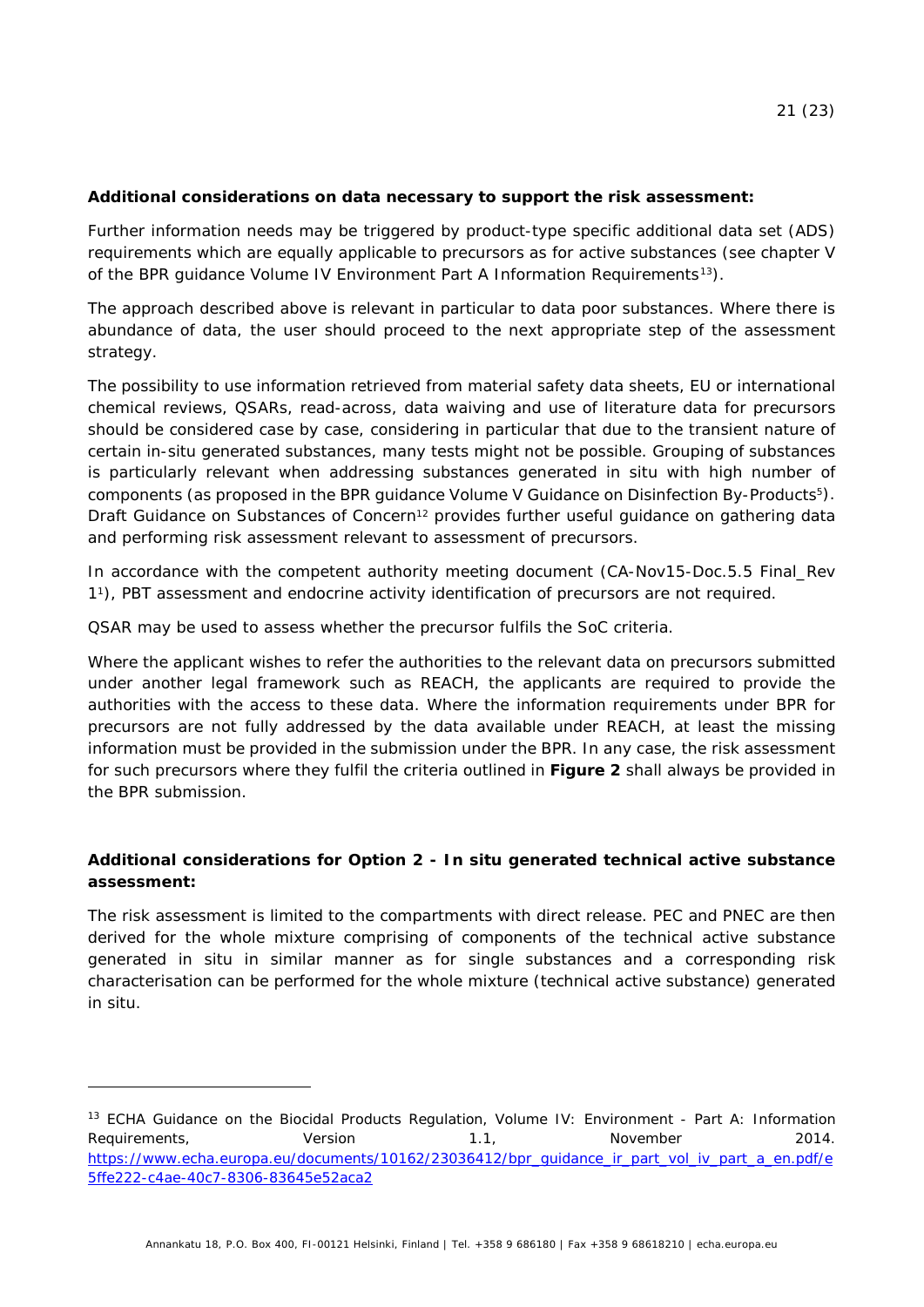#### <span id="page-21-0"></span>**7.1.3. Test substance**

The tests with precursors should be performed using material of the same purity used for *in situ* generation.

In general, ecotox and e-fate data should be established for the pure active substance generated *in situ* and relevant precursors in isolation (for the precursors following the strategy outlined in chapter [7.1.2](#page-16-0) above) and not for the technical active substance as a whole. This is to be able to address the distribution in the environment that can be substance specific. This consequently allows then comparison of appropriate PNECs with appropriate PECs during risk characterisation.

#### **Additional considerations for Option 2 -** *In situ* **generated technical active substance assessment:**

The chemical composition of the initial technical active substance generated *in situ* may change during the exposure, as the different chemicals might have a different stability and distribution between the different compartments in the test. Such processes can be accounted for by testing the ultimate, environmentally relevant technical active substance generated *in situ* instead of the original technical active substance generated *in situ*.

## <span id="page-21-1"></span>**7.2. Considerations on other relevant substances**

Reaction by-products are proposed to be treated in the same manner as precursors.

If the technical active substance generated *in situ* (i.e. any of the substances AS, P, B or I) reacts with organic matter when exerting its biocidal effect, disinfection by-products (DBP) may be generated. These by-products fall under the *BPR guidance Volume V Guidance on Disinfection By-Products*[5.](#page-11-4)

The CA meeting document *CA-May16-Doc 5 1* – *Guidance on data requirements for free radicals generated in situ from ambient air and water*[6](#page-11-5) provides advice on specifics of risk assessment of free radicals generated *in situ*. Where systems generating free radicals *in situ* make use of "chemical" precursors, the principles regarding information requirements, testing and risk assessment outlined in the current document are applicable to the assessment of such precursors.

If the unconsumed precursors degrade in the environment, their degradation products (metabolites) must be tested/assessed in standard ways as would be done for degradation products for non *in situ* generated active substances. The same principles of metabolites assessment apply as those outlined in the *BPR guidance Volume IV Environment Part A*